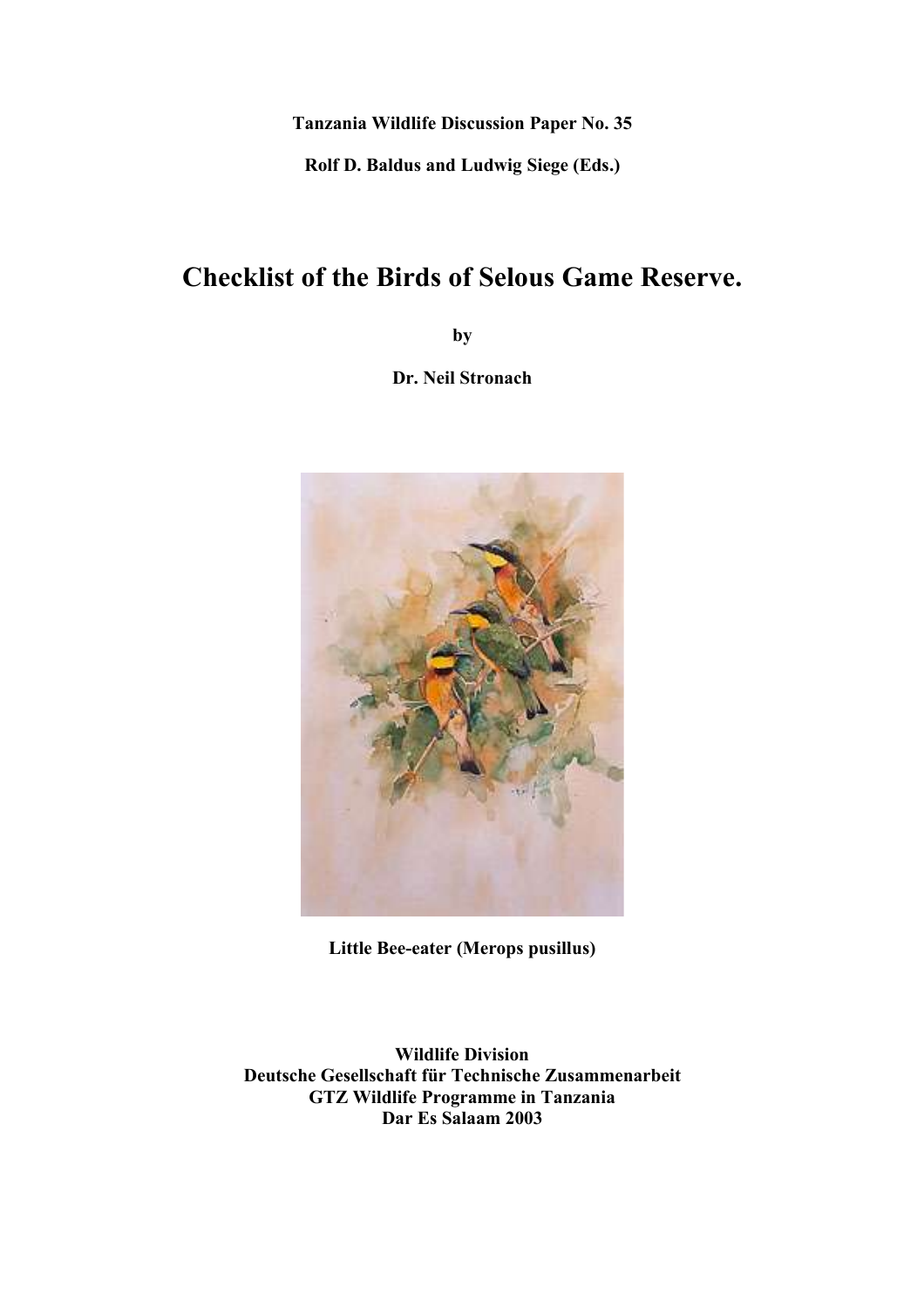#### **Foreword**

This checklist covers the birds of Selous Game Reserve and the wildlands immediately surrounding the reserve. It is a follow up of a first checklist which we produced in ten years ago and which was published as No. 15 of this series.

The new list, which may help you enjoy your visits to the reserve, is not in any way speculative and all records have been verified. The area (approximately  $75,000 \text{ km}^2$ ) is one of the ornithologically least known parts of Africa. As such, the list can be considered to be incomplete and it is hoped that it will encourage people with observations of species not previously recorded to make their records known. Future versions of the checklist will include these additional species. A more ambitious annotated checklist of the birds is being prepared for Selous Game Reserve and will include details of distribution, populations, habitat preferences, breeding and seasonal movements. Contributions for all species, which will be acknowledged individually in the checklist, will be welcome. Those interested in contributing records may do so to:

> Neil Stronach, Ballyspillane, Midleton, Co. Cork, Ireland.

The sequence of Orders and Families follows that in *Birds of Kenya and Northern Tanzania* by D.A. Zimmerman, D.A. Turner and D.J. Pearson.

We thank Bodo Meier who has provided the painting on the cover.

Dr. Neil Stronach and Dr. Rolf D. Baldus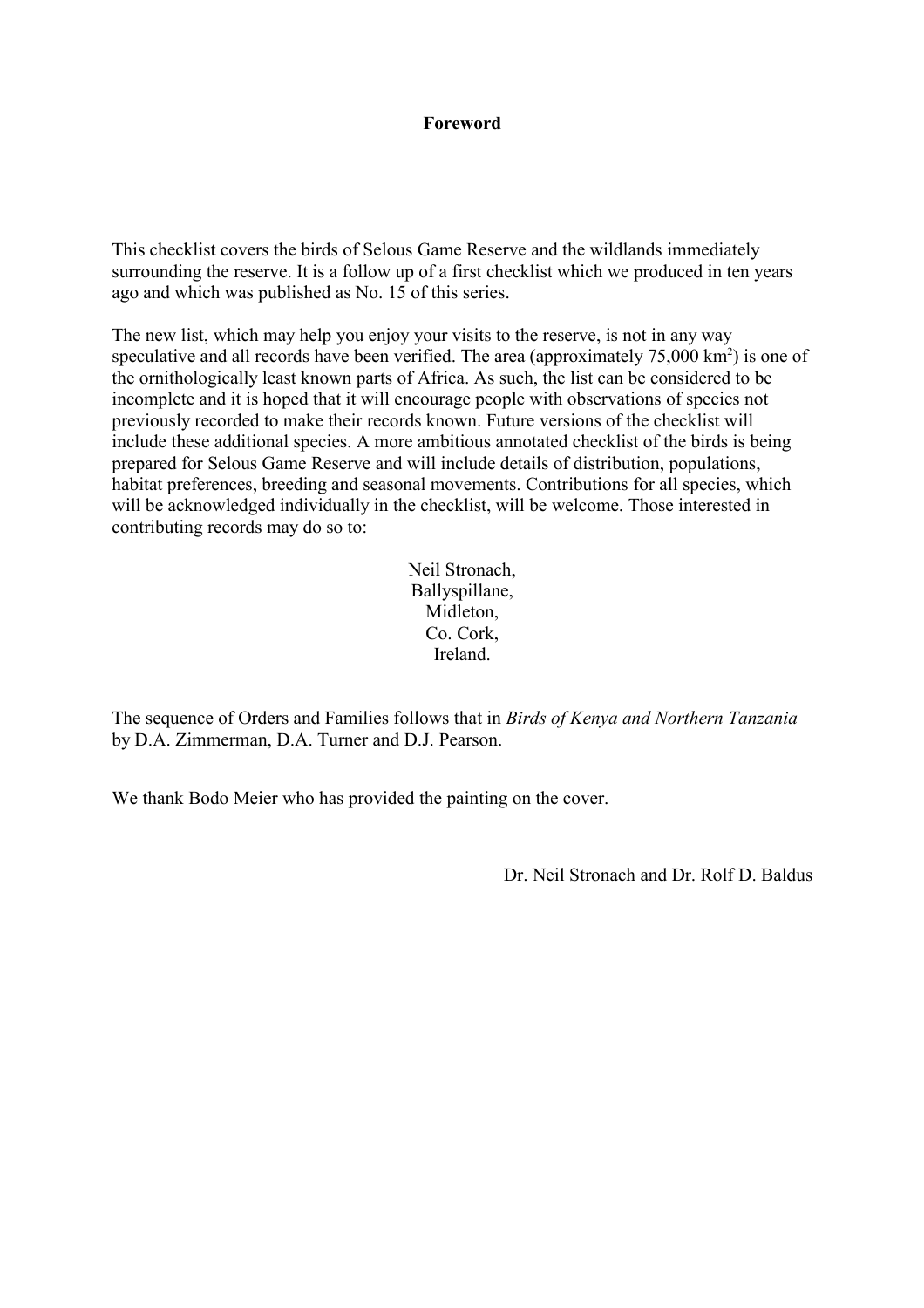### *Order Podicipediformes*

## **Grebes Family Podicipedidae**

Aquatic birds with lobed toes that spend all their time on water. They feed by diving for fish, insects and other small animals. They also swallow feathers to protect their stomachs from sharp fish bones. The nests are of floating vegetation.

Little Grebe *Tachybaptus ruficollis*

### **Cormorants Family Phalacrocoracidae**

Large aquatic birds that dive for fish and other animals, catching these with a strong hooked bill. In order to reduce buoyancy during dives, their plumage is not entirely waterproof and their wings are held out to dry between dives.

Long-tailed Cormorant *Phalacrocorax africanus*

Greater Cormorant *Phalacrocorax carbo*

## **Darters Family Anhingidae**

Large aquatic birds, similar to cormorants, that spear fish with a long sharp bill. They often swim with the body submerged and only the head and neck above the water.

Darter *Anhinga rufa*

## *Order Pelecaniformes*

## **Pelecans Family Pelecanidae**

Very large aquatic fish-eating birds: among the very largest of flying birds. Their long bills have an extensible pouch for catching fish. They are often nomadic, moving large distances in search of fish.

White Pelecan *Pelecanus onocrotalus*

Pink-backed Pelecan *Pelecanus rufescens*

## *Order Ciconiiformes*

#### **Herons, Egrets & Bitterns**

#### **Family Ardeidae**

Large birds with long legs for wading in water and long necks and sharp dagger-like bills for spearing fish and other animals. Species vary in stature, some being tall and slender and others relatively small and short. They possess powder-down feathers that are used for cleaning fish mucus and other dirt from their feathers.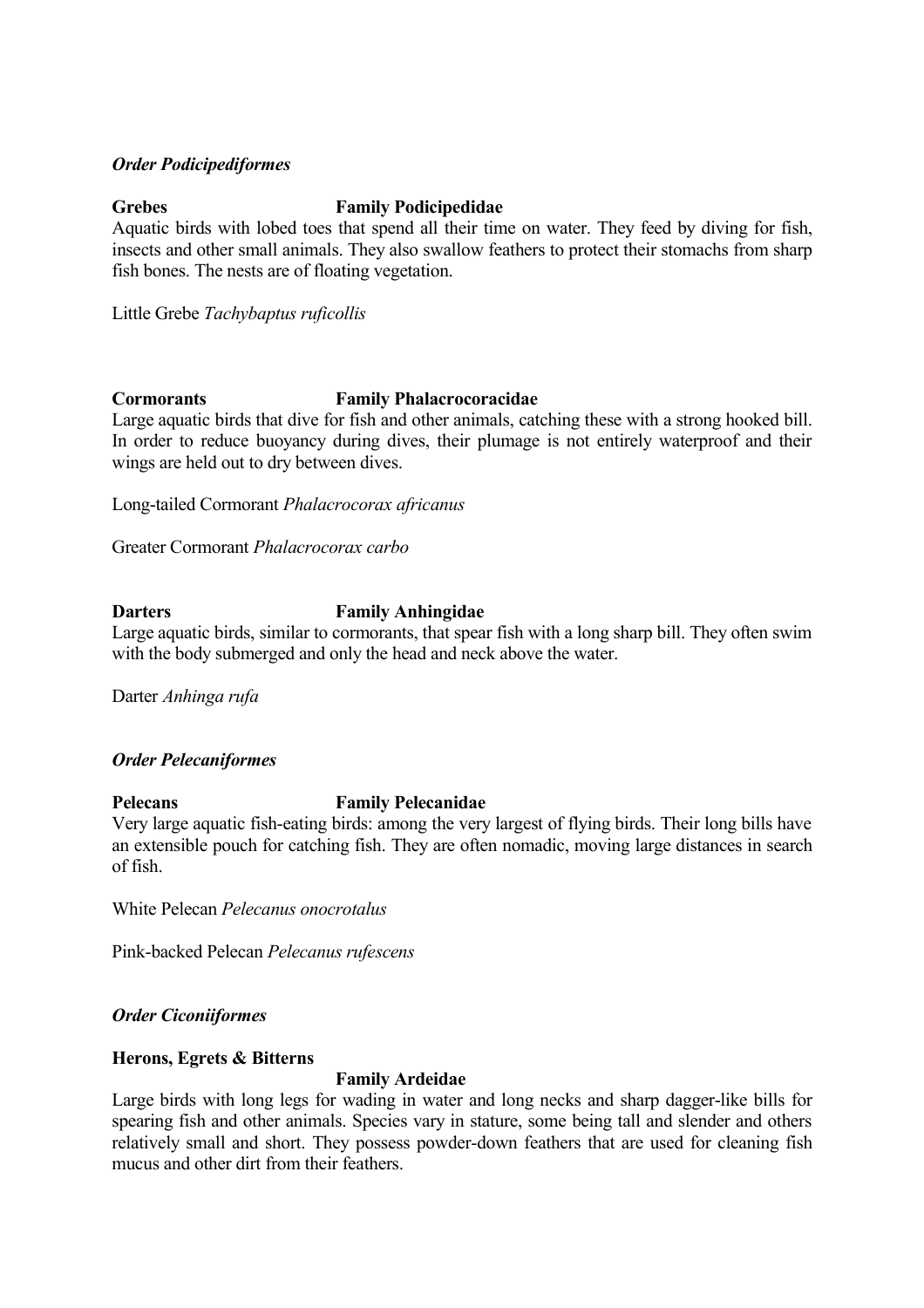Little Bittern *Ixobrychus minutus* Dwarf Bittern *Ixobrychus sturmii* Grey Heron *Ardea cinerea* Goliath Heron *Ardea goliath* Black-headed Heron *Ardea melanocephala* Purple Heron *Ardea purpurea* Madagascar Squacco Heron *Ardeola idae* Squacco Heron *Ardeola ralloides* Rufous-bellied Heron *Ardeola rufiventris* Cattle Egret *Bubulcus ibis* Green-backed Heron *Butorides striatus* Great White Egret *Egretta alba* Black Heron *Egretta ardesiaca* Little Egret *Egretta garzetta* Yellow-billed Egret *Egretta intermedia*

White-backed Night Heron *Gorsachius leuconotus*

Night Heron *Nycticorax nycticorax*

## **Hamerkop Family Scopidae**

A crested stork-like wading bird with a heavy flattened bill. It builds an enormous domed nest, usually in trees. This family is exclusively African.

Hamerkop *Scopus umbretta*

## **Storks Family Ciconiidae**

Large wading birds with long legs, necks and bills. They prey on small animals in both aquatic and terrestrial habitats. Some species migrate to Africa from Eurasia during the northern winter.

Open-billed Stork *Anastomus lamelligerus*

White Stork *Ciconia ciconia*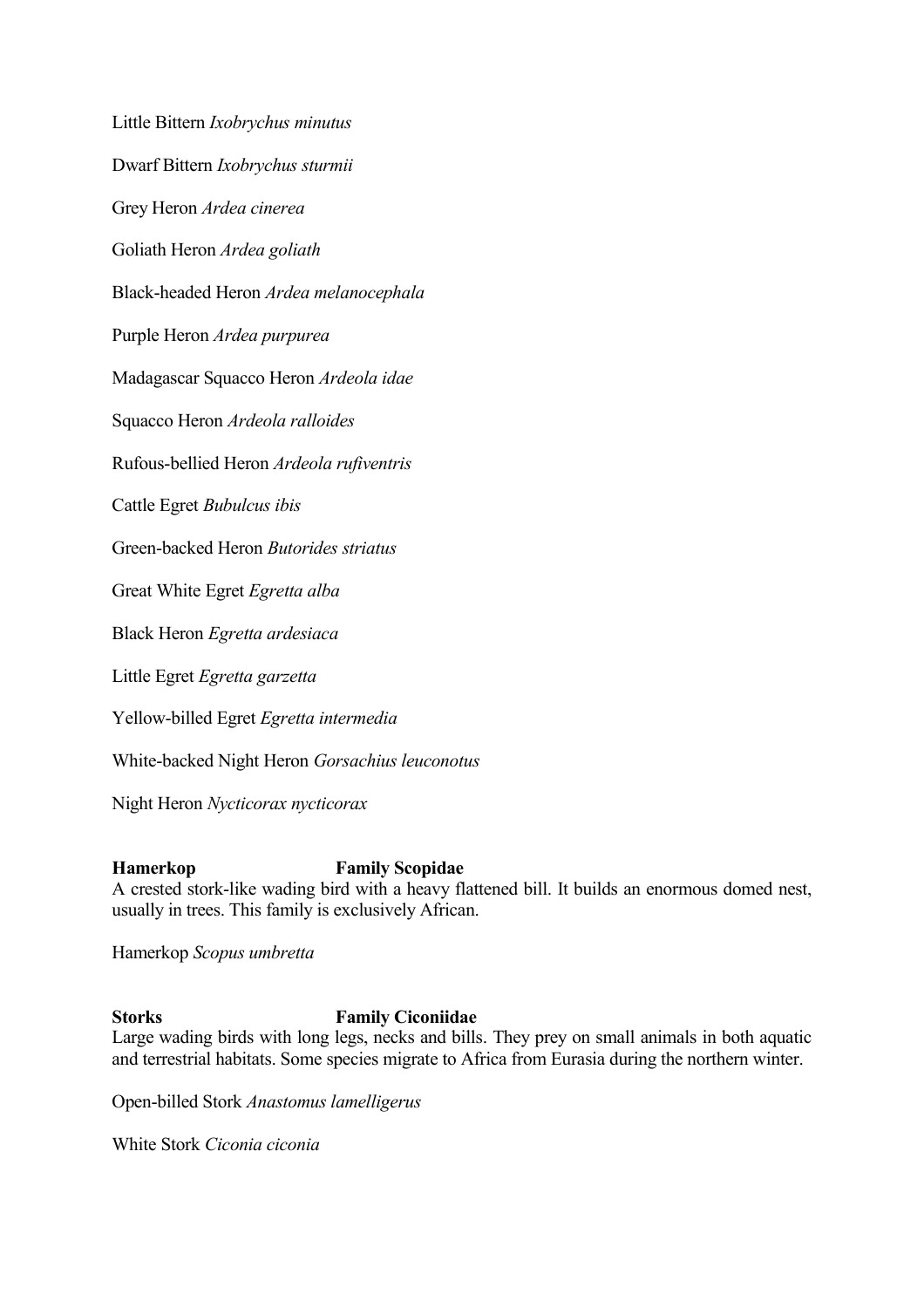Abdim's Stork *Ciconia abdimii*

Woolly-necked Stork *Ciconia episcopus*

Saddle-billed Stork *Ephippiorhynchus senegalensis*

Marabou *Leptoptilos crumeniferus*

Yellow-billed Stork *Mycteria ibis*

### **Ibises & Spoonbills Family Threskiornithidae**

Large wading birds with long bills: curved in ibises and spatulate in spoonbills. Some species nest colonially.

Hadada *Bostrychia hagedash*

Glossy Ibis *Plegadis falcinellus*

Sacred Ibis *Threskiornis aethiopica*

African Spoonbill *Platalea alba*

#### *Order Anseriformes*

## **Ducks & Geese Family Anatidae**

A diverse group of stockily built waterbirds. Their bills are short and broad, with lamellae along each side that allow filter feeding in water and mud.

Fulvous Whistling Duck *Dendrocygna bicolor*

White-faced Whistling Duck *Dendrocygna viduata*

White-backed Duck *Thalassornis leuconotus*

Red-billed Teal *Anas erythrorhynchus*

Southern Pochard *Netta erythrophthalma*

Maccoa Duck *Oxyura maccoa*

Egyptian Goose *Alopochen aegyptiacus*

Southern Pochard *Netta erythrophthalma*

African Pygmy Goose *Nettapus auritus*

Maccoa Duck *Oxyura maccoa*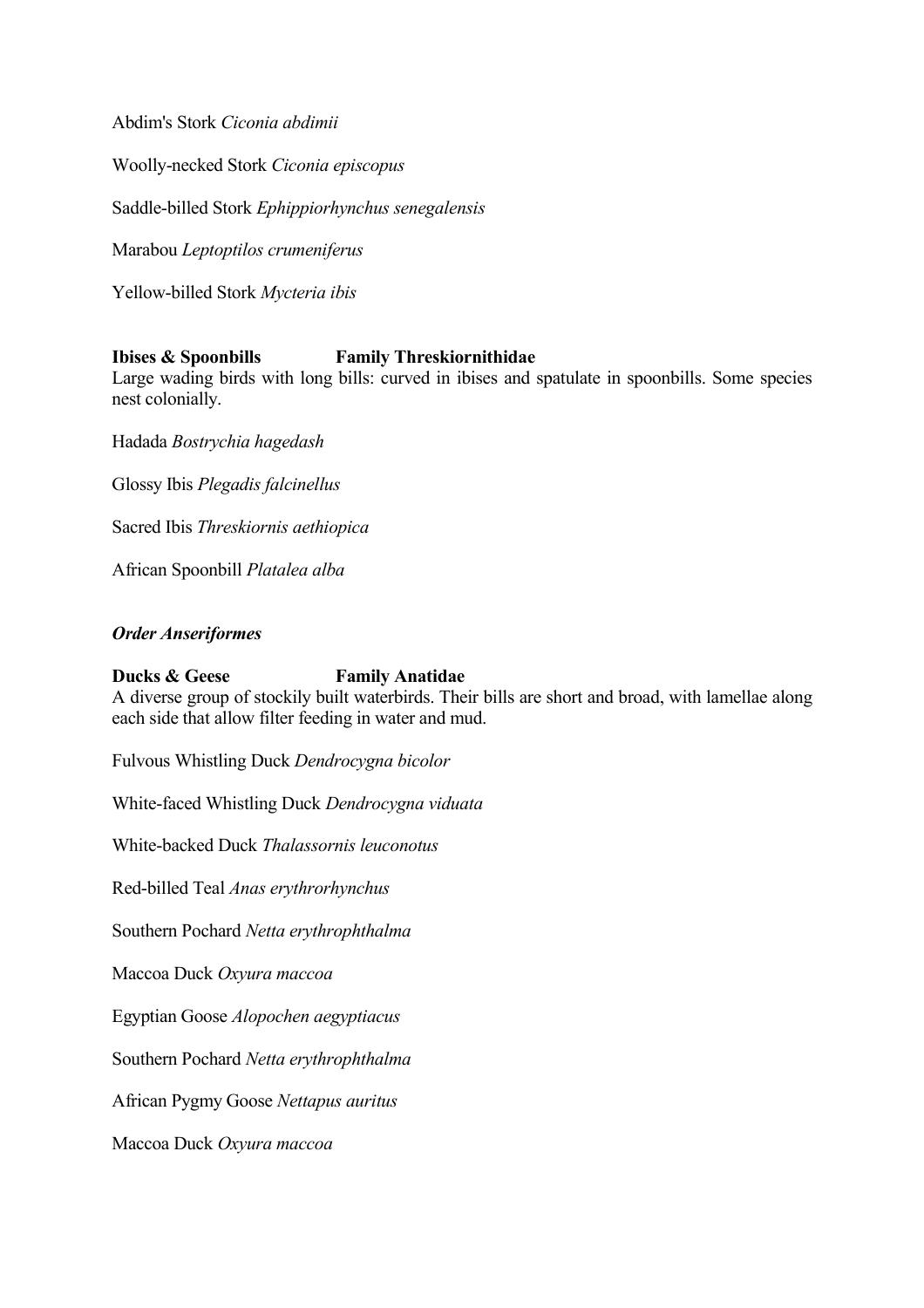Spur-winged Goose *Plectopterus gambensis*

Knob-billed Duck *Sarkidiornis melanotos*

White-backed Duck *Thalassornis leuconotus*

## **Vultures, Eagles, Hawks, Kites, Buzzards & Osprey Family Accipitridae**

A diverse group of small to very large hunting and scavenging birds, with sharp hooked bills and strongly clawed gripping feet.

Palm Nut Vulture *Gypohierax angolensis*

African White-backed Vulture *Gyps africanus* Rüppell's Vulture *Gyps rueppellii* Egyptian Vulture *Neophron percnopterus* Hooded Vulture *Neophron monachus* Egyptian Vulture *Neophron percnopterus* Lappet-faced Vulture *Torgos tracheliotus* White-headed Vulture *Trigonoceps occipitalis* Eurasian Marsh Harrier *Circus aeruginosus* Pallid Harrier *Circus macrourus* Montagu's Harrier *Circus pygargus* African Marsh Harrier *Circus ranivorus* Harrier Hawk *Polyboroides radiatus* Brown Snake Eagle *Circaetus cinereus* Southern Banded Snake Eagle *Circaetus fasciolatus* Short-toed Snake Eagle *Circaetus gallicus* Bateleur *Terathopius ecaudatus* Shikra *Accipiter badius*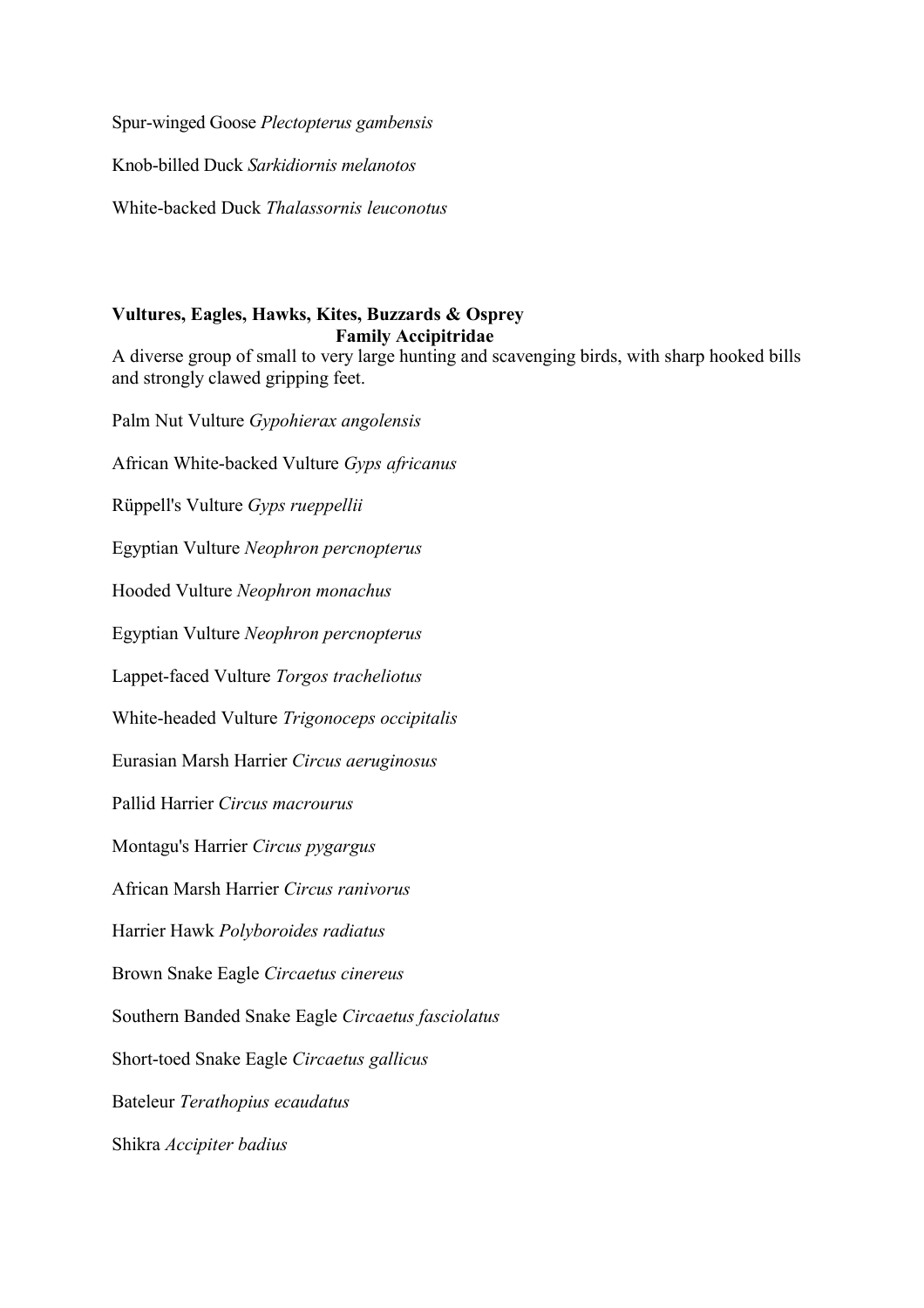Great Sparrowhawk *Accipiter melanoleucos* Little Sparrowhawk *Accipiter minullus* Ovampo Sparrowhawk *Accipiter ovampensis* African Goshawk *Accipiter tachiro* Common Buzzard *Buteo buteo* Augur Buzzard *Buteo augur* Lesser Spotted Eagle *Aquila pomarina* Tawny Eagle *Aquila rapax* Wahlberg's Eagle *Aquila wahlbergi* Ayre's Hawk Eagle *Hieraaetus dubius* Booted Eagle *Hieraaetus pennatus* African Hawk Eagle *Hieraaetus spilogaster* Lizard Buzzard *Kaupifalco monogrammicus* Long-crested Eagle *Lophaetus occipitalis* Gabar Goshawk *Melierax gabar* Dark Chanting Goshawk *Melierax metabates* Martial Eagle *Polemaetus bellicosus* Crowned Eagle *Stephanoaetus coronatus* African Fish Eagle *Haliaeetus vocifer* Black Kite *Milvus migrans* Cuckoo Hawk *Aviceda cuculoides* Honey Buzzard *Pernis apivorus* Black-shouldered Kite *Elanus caeruleus* Bat Hawk *Macheiramphus alcinus* Osprey *Pandion haliaetus*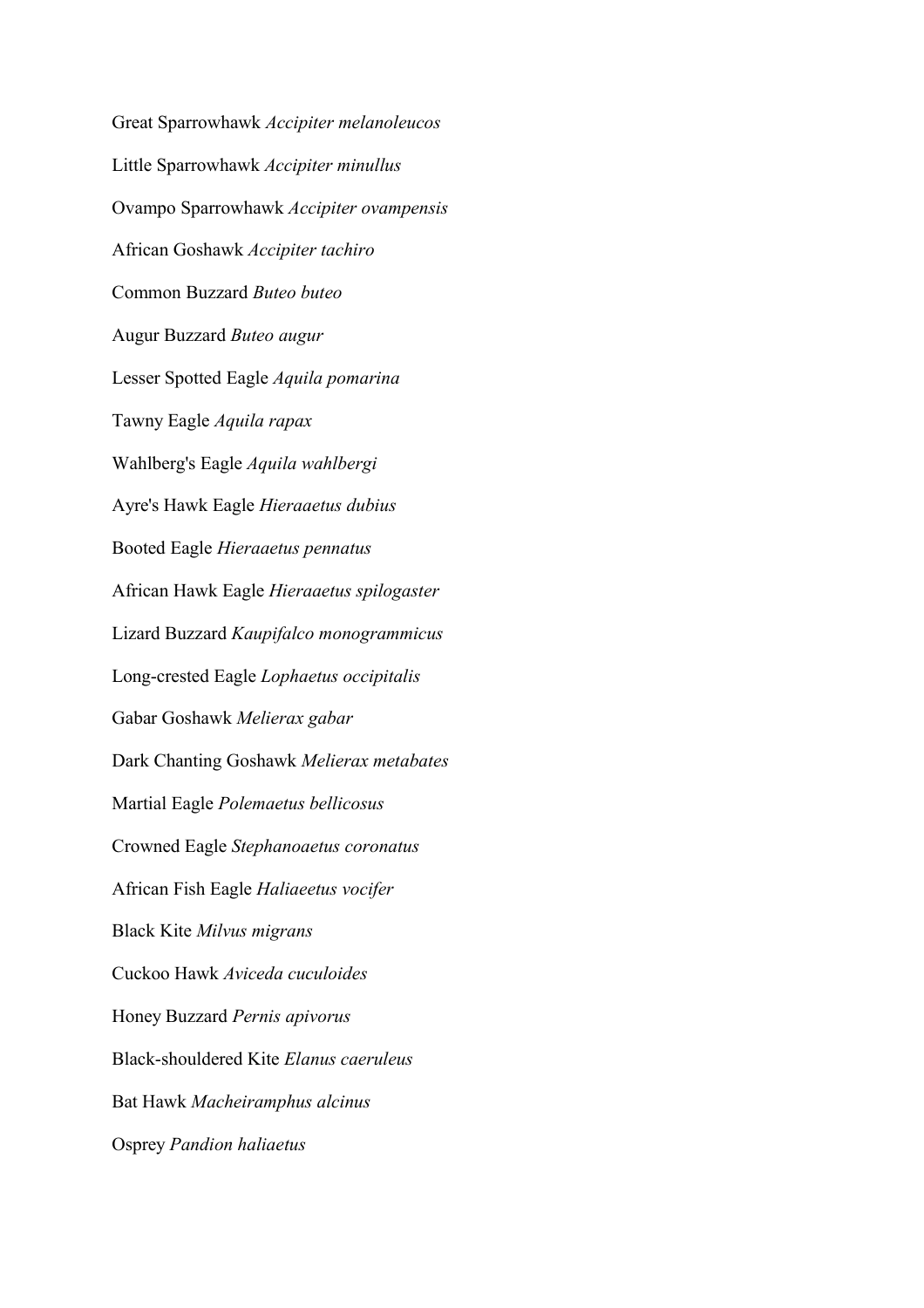## *Order Falconiformes*

## **Secretary Bird Family Sagittariidae**

A large bird of prey with very long legs. Hunts on foot for ground-living animals. This family is exclusively African.

Secretary Bird *Sagittarius serpentarius*

### **Falcons Family Falconidae**

Birds similar to hawks and eagles except in their notched bills and relatively pointed wings. Some species are impressively swift in hunting flight.

Pygmy Falcon *Polihierax semitorquatus*

Eastern Red-footed Falcon *Falco amurensis*

Grey Kestrel *Falco ardosiaceus*

Red-necked Falcon *Falco chicquera*

Sooty Falcon *Falco concolor*

African Hobby *Falco cuvieri*

Dickinson's Kestrel *Falco dickinsoni*

Eleonora's Falcon *Falco eleonorae*

Lesser Kestrel Falco naumanni

Peregrine Falcon *Falco peregrinus*

Hobby *Falco subbuteo*

Kestrel *Falco tinnunculus*

#### *Order Galliformes*

#### **Quails & Francolins Family Phasianidae**

Partridge-like birds that usually live and forage on the ground. They use their clawed feet to scratch the ground in search of food. When disturbed they hide amongst herbage, aided by their cryptic plumage patterns and coloration.

Blue Quail *Coturnix adansonii*

Harlequin Quail *Coturnix delgorguei*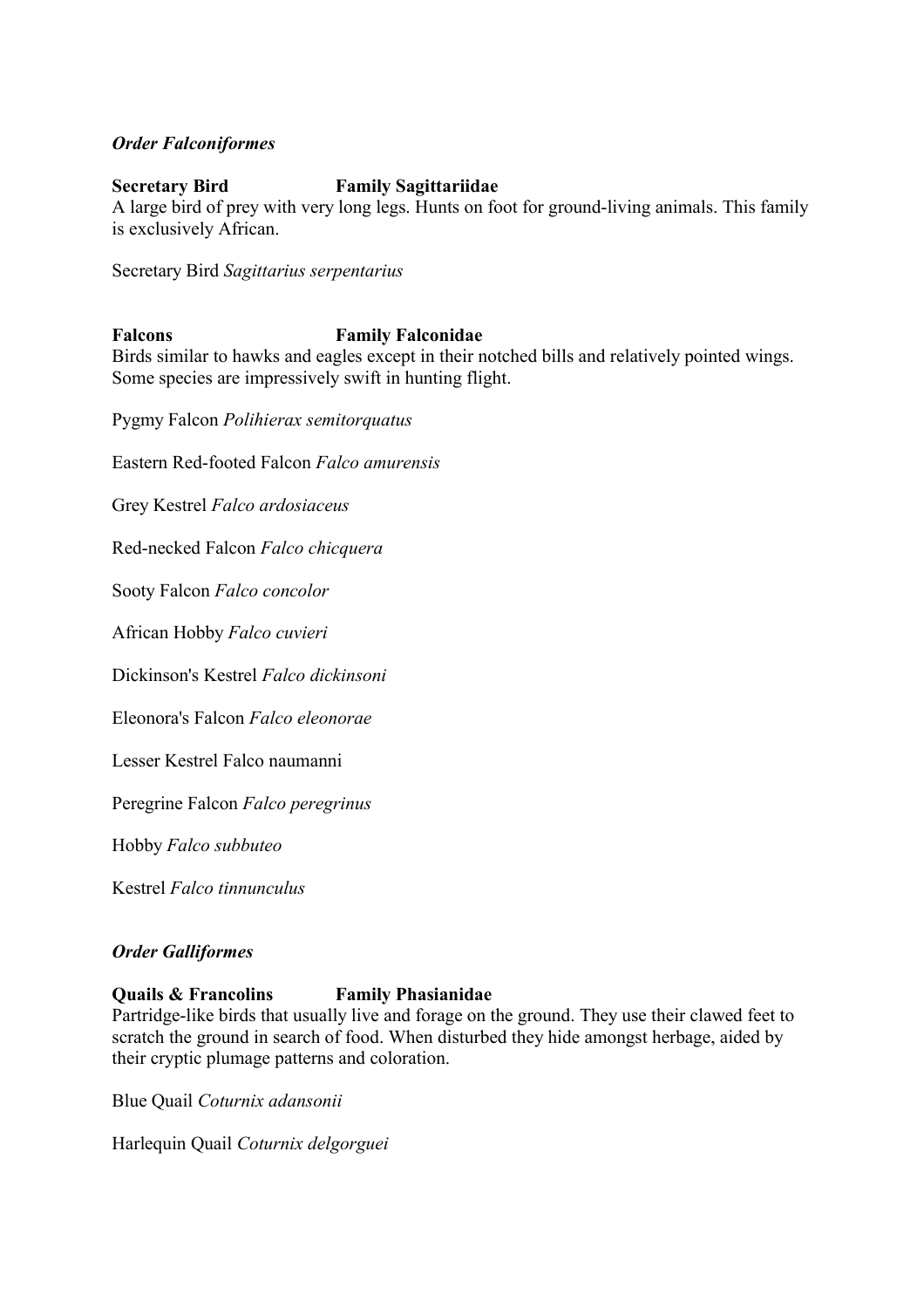Red-necked Spurfowl *Francolinus afer*

Coqui Francolin *Francolinus coqui*

Hildebrandt's Francolin *Francolinus hildebrandti*

Crested Francolin *Francolinus sephaena*

Shelley's Francolin *Francolinus shelleyi*

### **Guineafowl Family Numididae**

Large partridge-like birds with horny or feathery crests, dark pale-spotted plumage, and loud calls. This family is exclusively African.

Crested Guineafowl *Guttera pucherani*

Helmeted Guineafowl *Numida meleagris*

## *Order Gruiformes*

**Button-quails Family Turnicidae** Small quail-like birds that live unobtrusively in grassland.

Button Quail *Turnix sylvatica*

#### **Rails, Coots & Gallinules**

#### **Family Rallidae**

A diverse group of ground-living or aquatic birds with compact form and apparently weak flight that nevertheless allows some species to migrate long distances. Many species live skulking and secretive lives in dense vegetation.

Corncrake *Crex crex*

African Crake *Crex egregia*

Lesser Moorhen *Gallinula angulata*

Black Crake *Limnocorax flavirostra*

## **Finfoot Family Heliornithidae**

Secretive grebe-like waterbird. Its sharp bill is used for catching fish and other animals whiling diving.

African Finfoot *Podica senegalensis*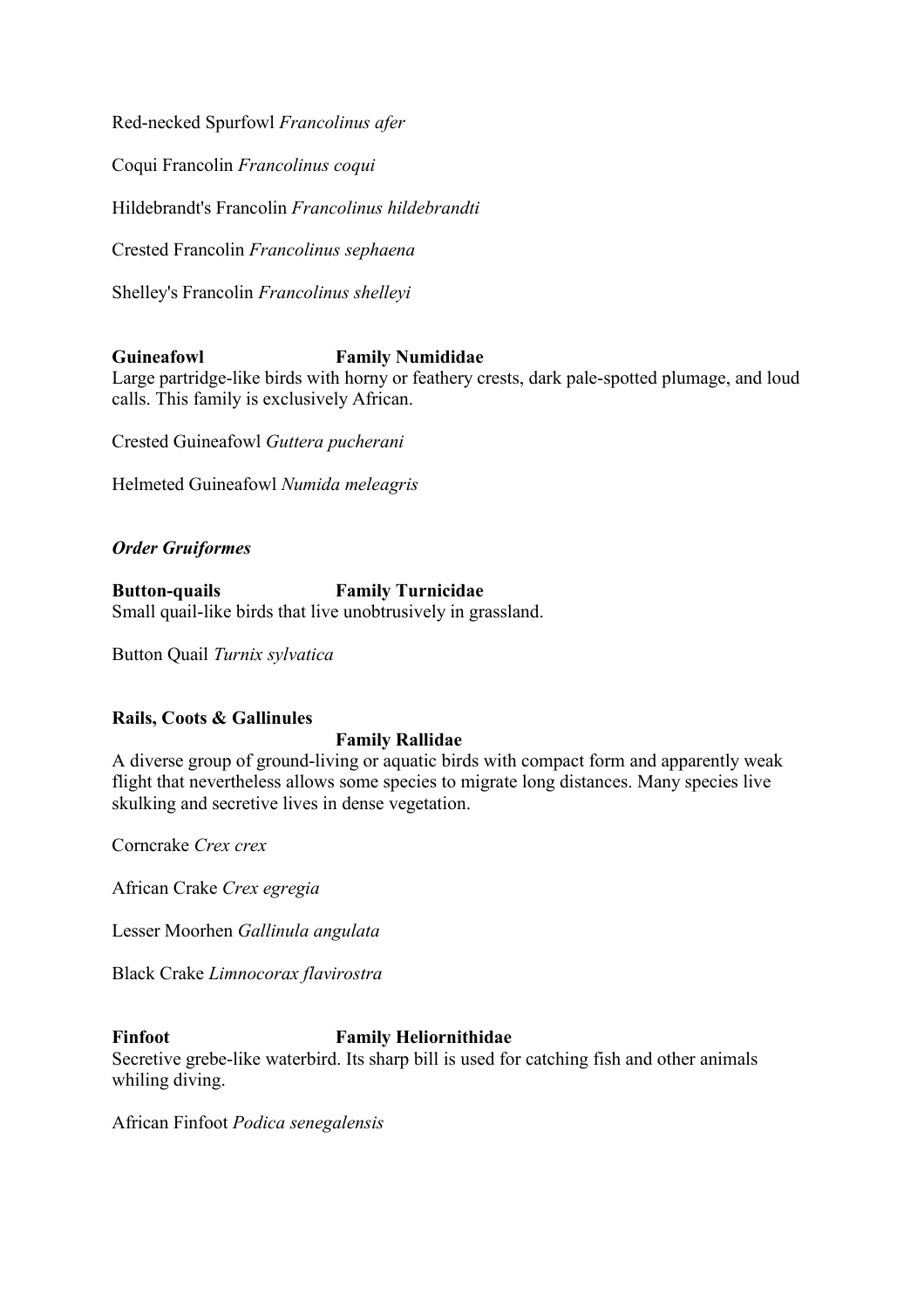## **Bustards Family Otididae**

Large to very large ground-living birds, usually inhabiting grassland or bushland. Legs and necks are relatively long.

Black-bellied Bustard *Eupodotis melanogaster*

Buff-crested Bustard *Eupodotis ruficrista*

### *Order Charadriiformes*

## **Jacanas Family Jacanidae**

Rail-like aquatic birds with enormously elongated toes that allow them to walk on floating vegetation. The nest is of floating vegetation and incubation of the eggs and care of the young is by the male alone.

Jacana *Actophilornis africanus*

## **Painted-snipes Family Rostratulidae**

Snipe-like wading birds in which, unusually, the female has the brighter plumage and the male incubates the eggs and cares for the young.

Painted Snipe *Rostratula benghalensis*

## **Avocets & Stilts Family Recurvirostridae**

Very long-legged wading birds with webbed feet and thin bills, upturned in the avocet and straight in stilts.

Black-winged Stilt *Himantopus himantopus*

Avocet *Avosetta avosetta*

#### **Thick-knees Family Burhinidae**

Relatively large plover-like birds with large eyes and cryptically-coloured plumage. Normally nocturnal.

Spotted Thicknee *Burhinus capensis*

Water Thicknee *Burhinus vermiculatus*

## **Coursers & Pratincoles**

## **Family Glareolidae**

Plover-like birds of open and wooded habitats. Coursers feed on the ground, while pratincoles are aerial feeders and may assemble in large flocks. Some species of courser are nocturnal.

Temminck's Courser *Cursorius temminckii*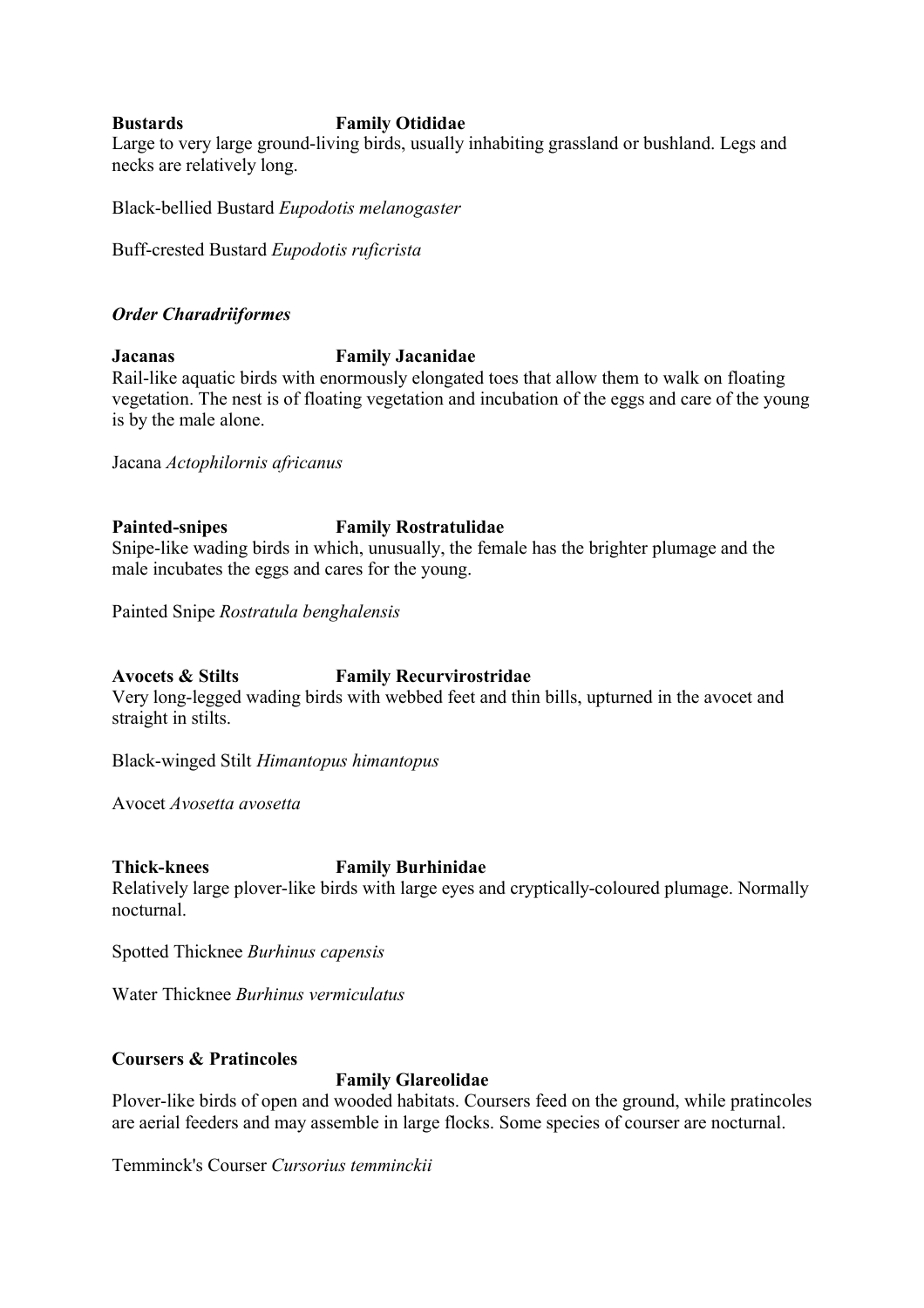Violet-tipped Courser *Rhinoptilus chalcopterus*

White-collared Pratincole *Glareola nuchalis*

Common Pratincole *Glareola pratincola*

## **Plovers Family Charadriidae**

Shore birds with, variously, short legs, compact bodies and rapid flight, or long legs and rounder wings that beat to a jerky rhythm. Plovers inhabit grasslands or aquatic margins.

Ringed Plover *Charadrius hiaticula*

Greater Sandplover *Charadrius leschenaultii*

White-fronted Sandplover *Charadrius marginatus*

Kittlitz's Sandplover *Charadrius pecuarius*

Three-banded Plover *Charadrius tricollis*

Grey Plover *Pluvialis squatarola*

White-headed Plover *Vanellus albiceps*

Blacksmith Plover *Vanellus armatus*

Crowned Plover *Vanellus coronatus*

Senegal Plover *Vanellus lugubris*

Spur-winged plover *Vanellus spinosus*

#### **Sandpipers, Phalaropes & Snipes**

### **Family Scolopacidae**

A diverse group of wading birds that typically probe mud and damp soils for small animal prey with their sensitive bill. The majority of species occurring in Tanzania migrate here during the northern winter.

Common Sandpiper *Actitis hypoleucos*

Wood Sandpiper *Tringa glareola*

Greenshank *Tringa nebularia*

Green Sandpiper *Tringa ochropus*

Marsh Sandpiper *Tringa stagnatilis*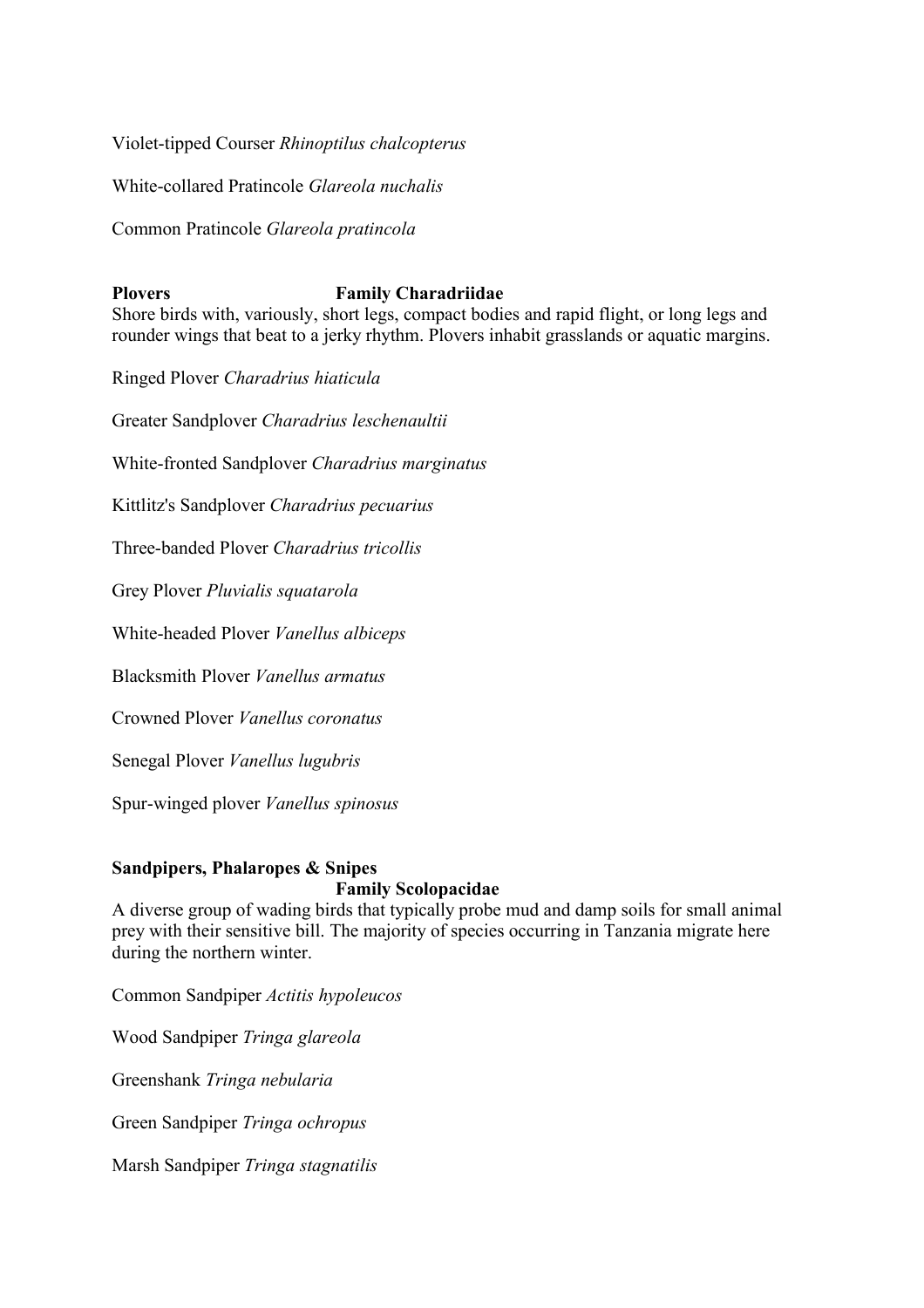Common Snipe *Gallinago gallinago*

Great Snipe *Gallinago media*

Curlew sandpiper *Calidris ferruginea*

Little Stint *Calidris minuta*

Ruff *Philomachus pugnax*

#### **Gulls & Terns Family Laridae**

Mostly white-plumaged birds, associated largely with wetlands, or occasionally grasslands, where they fish or hawk for small prey. Some species migrate long distances seasonally.

White-winged Black Tern *Chlidonius leucopterus*

Whiskered Tern *Chlidonius hybridus*

Gull-billed Tern *Gelochelidon nilotica*

### **Skimmers Family Rhynchopidae**

Striking tern-like waterbirds whose lower jaw is longer than the upper and used for catching fish while slicing the water surface during flight. In Selous they are found on the main rivers.

African Skimmer *Rynchops flavirostris*

#### *Order Columbiformes*

#### **Pigeons & Doves Family Columbidae**

Fruit or grain eating birds of forest, woodland or grassland. Most utter soft calls. Unusually among birds, they drink by sucking water directly into their mouths without tilting the head back.

Lemon Dove *Aplopelia larvata*

Speckled Pigeon *Columba guinea*

Namaqua Dove *Oena capensis*

Ring-necked Dove *Streptopelia capicola*

Red-eyed Dove *Streptopelia semitorquata*

Laughing Dove *Streptopelia senegalensis*

Blue-Spotted Wood Dove *Turtur afer*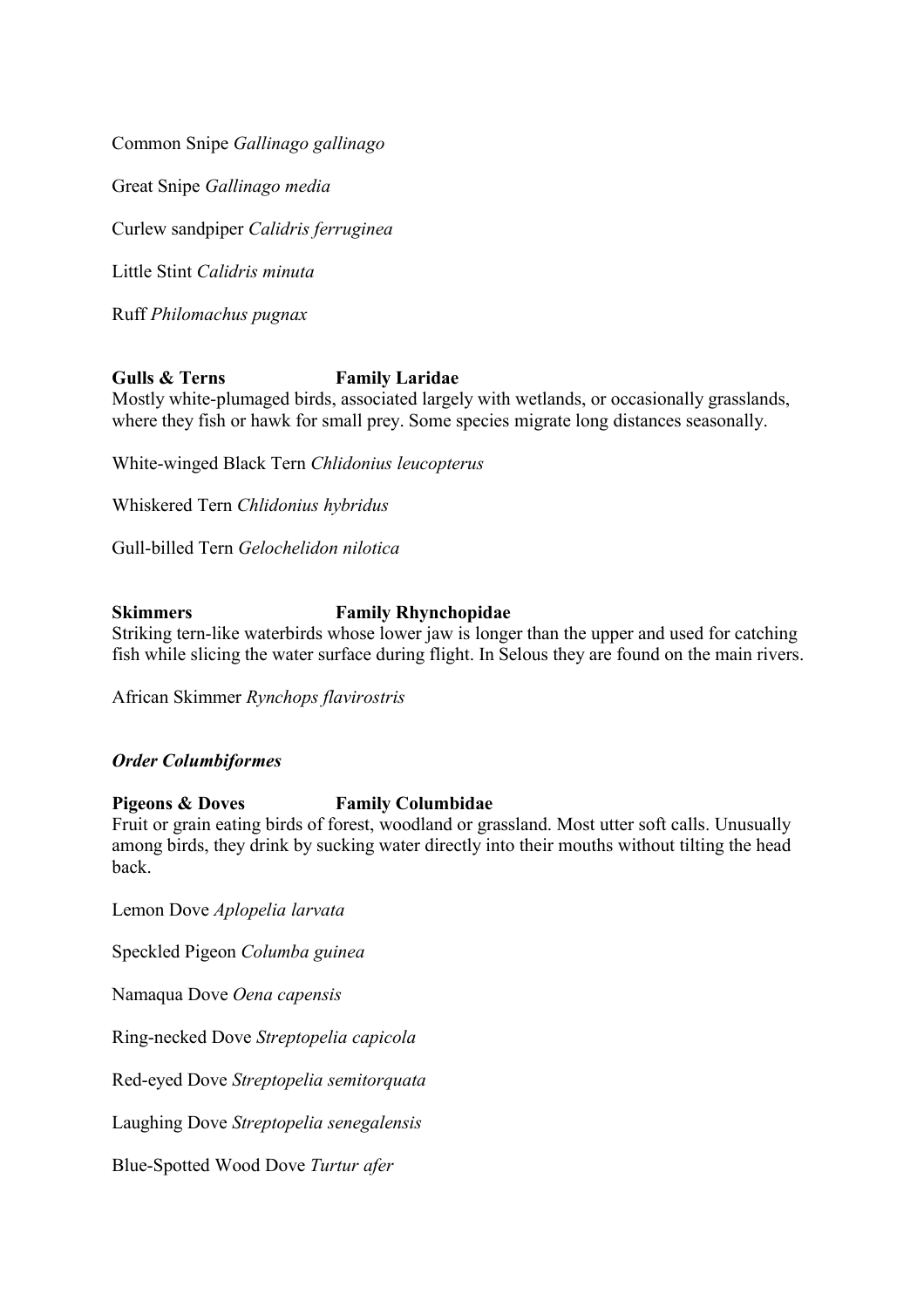Emerald-spotted Wood Dove *Turtur chalcospilos*

Tambourine Dove *Turtur tympanistria*

Green Pigeon *Treron calva*

### *Order Psittaciformes*

## **Parrots & Lovebirds Family Psittacidae**

Noisy, brightly coloured birds with short hooked bills and rapid flight. They are mostly arboreal seed and fruit eaters but some also forage for grass seed.

Brown-headed Parrot *Poicephalus cryptoxanthus*

Brown-necked Parrot *Poicephalus robustus*

### *Order Musophagiformes*

## **Turacos Family Musophagidae**

Long-tailed birds of woodland and forest that eat fruit. While the turacos are brightly coloured, the go-away birds are more soberly coloured brown or grey and white. This family is exclusively African.

Go-away Bird *Corythaixoides concolor*

Livingstone's Turaco *Tauraco livingstonii*

Violet-crested Turaco *Tauraco porphyreolophus*

#### *Order Cuculiformes*

#### **Cuckoos & Coucals Family Cuculidae**

Long-tailed birds with distinctive calls. Cuckoos are notable for being brood parasites and in feeding largely on caterpillars. Coucals care for their young and have a more varied diet of small animals. Somes species of cuckoos migrate to Selous from Europe and Asia, while others are intra-African migrants.

Barred Long-tailed Cuckoo *Cercococcyx montanus*

Didric Cuckoo *Chrysococcyx caprius*

Emerald Cuckoo *Chrysococcyx cupreus*

Klaas' Cuckoo *Chrysococcyx klaas*

Great Spotted Cuckoo *Clamator glandarius*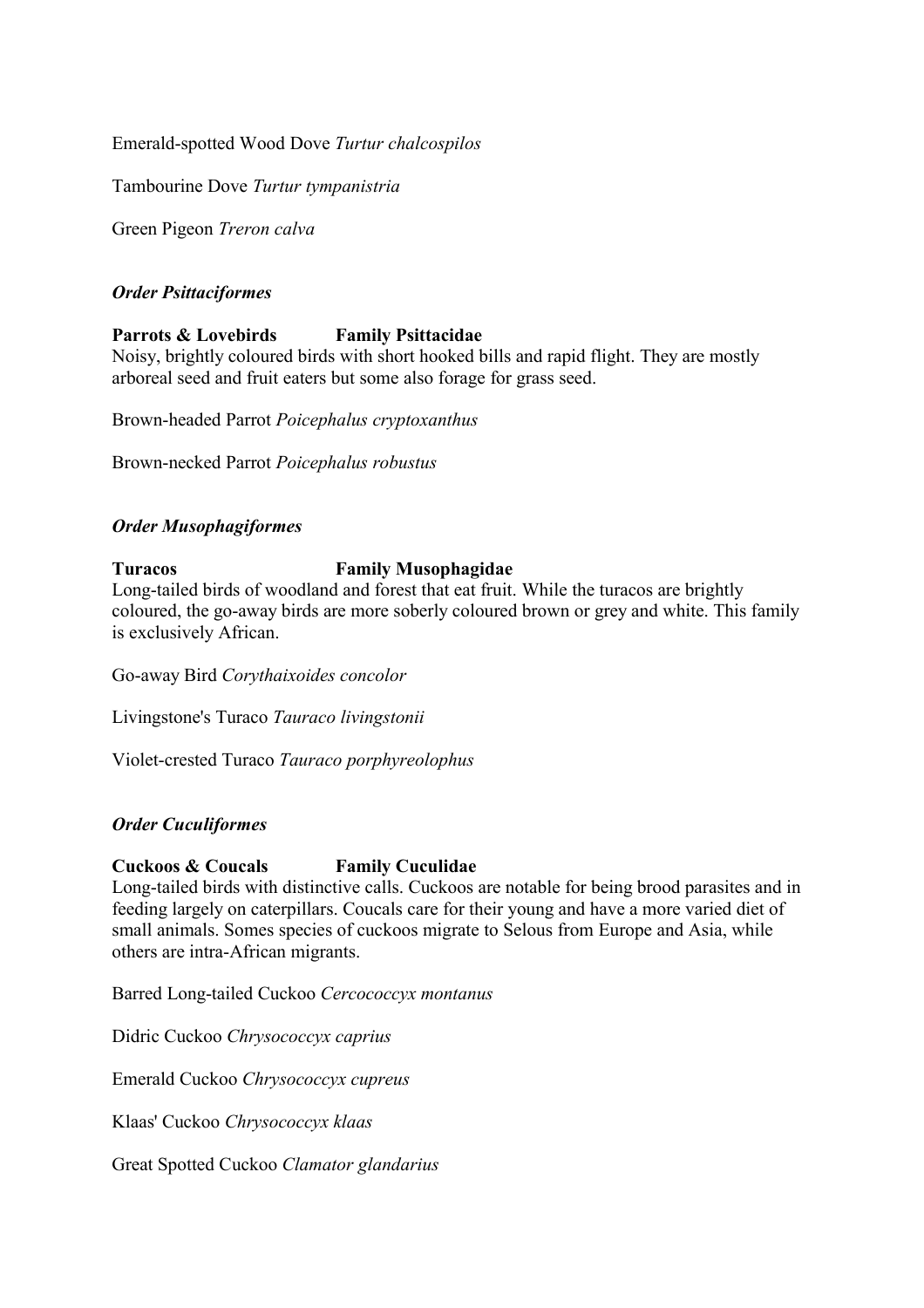Black and White Cuckoo *Clamator jacobinus*

Levaillant's Cuckoo *Clamator levaillantii*

Eurasian Cuckoo *Cuculus canorus*

Black Cuckoo *Cuculus clamosus*

African Cuckoo *Cuculus gularis*

Lesser Cuckoo *Cuculus poliocephalus*

Red-chested Cuckoo *Cuculus solitarius*

Thick-billed Cuckoo *Pachycoccyx audeberti*

Yellowbill *Ceuthmochares aereus*

Burchell's Coucal *Centropus burchelli*

Black Coucal *Centropus grillii*

White-browed Coucal *Centropus superciliosus*

#### *Order Strigiformes*

## **Barn Owls Family Tytonidae**

Specialised nocturnal predators. Unlike other owls, the facial disc is heart-shaped. They hunt for small animals and can do so in pitch darkness with their sensitive hearing.

Barn Owl *Tyto alba*

#### **Typical Owls Family Strigidae**

Small to large nocturnal predators with large eyes surrounded in most species by a facial disc. The pattern and colouring of the feathers is usually cryptic, rendering owls inconspicuous during the day.

Spotted Eagle Owl *Bubo africanus*

Verreaux's Eagle Owl *Bubo lacteus*

African Wood Owl *Ciccaba woodfordii*

Barred Owlet *Glaucidium capense*

Pearl-spotted Owlet *Glaucidium perlatum*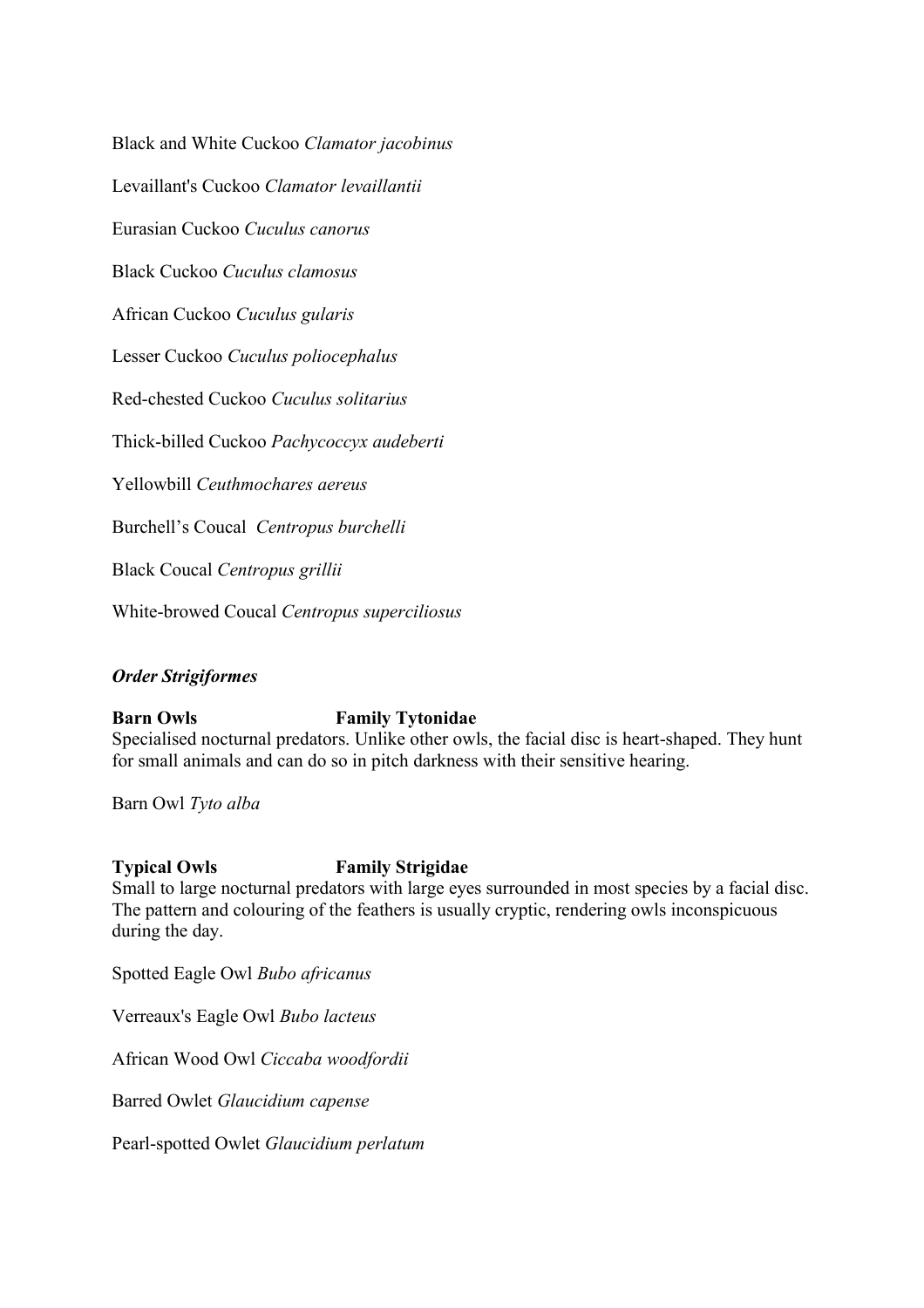White-faced Scops Owl *Otus leucotis*

African Scops Owl *Otus scops*

Pel's Fishing Owl *Scotopelia peli*

## *Order Caprimulgiformes*

## **Nightjars Family Caprimulgidae**

Nocturnal birds with tiny bills and large mouths that are used for catching large insects in flight. The plumage is wonderfully cryptic in order to hide the birds against the background of dead leaves, bark or soil. They lay their eggs on the bare ground.

Eurasian Nightjar *Caprimulgus europaeus*

Gabon Nightjar *Caprimulgus fossii*

Fiery-necked Nightjar *Caprimulgus pectoralis*

Freckled Nightjar *Caprimulgus tristigma*

Pennant-winged Nightjar *Macrodipteryx vexillarius*

## *Order Apodiformes*

#### **Swifts & Spinetails**

#### **Family Apodidae**

These birds are almost entirely aerial in their habits, some species even sleeping during flight. They have long wings allowing rapid flight, a small bill and large mouth for catching insects in flight, and tiny legs that do not allow them to take off from the ground. Some species are difficult to identify in the field.

Little Swift *Apus affinis*

Eurasian Swift *Apus apus*

White-rumped Swift *Apus caffer*

Horus Swift *Apus horus*

Palm Swift *Cypsiurus parvus*

Bohm's Spinetail *Neafrapus boehmi*

Mottle-throated Spinetail *Telecanthura ussheri*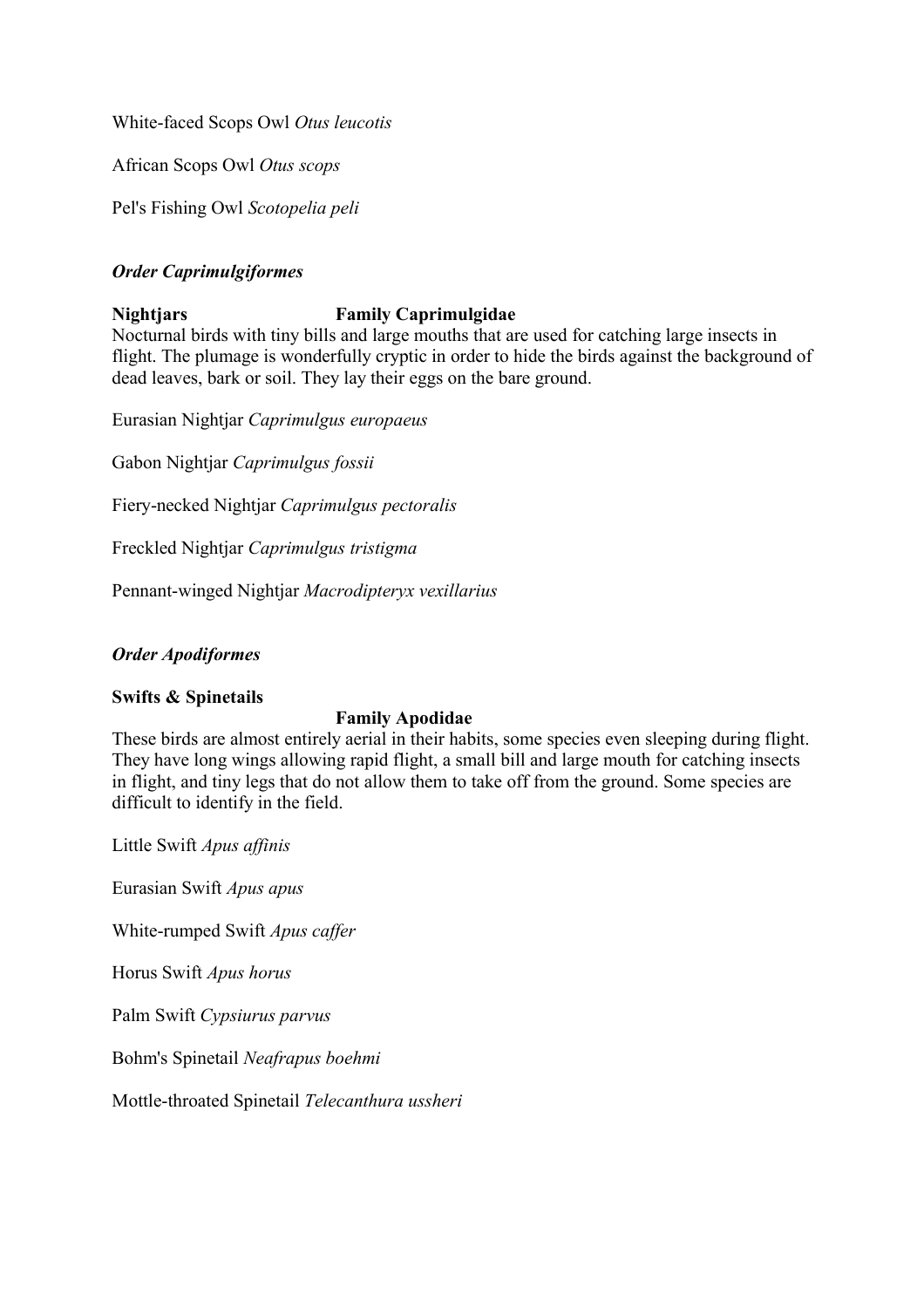### *Order Coliiformes*

### **Mousebirds Family Coliidae**

Small birds with long pointed tails and short bills, with a diet of fruit, leaves, flowers and insects. Living in small groups, they are unusually acrobatic among the branches of trees and bushes. This family is exclusively African.

Speckled Mousebird *Colius striatus*

Blue-naped Mousebird *Urocolius macrourus*

### *Order Trogoniformes*

#### **Trogons Family Trogonidae**

Forest dwelling birds with brightly coloured soft plumage, long tails and short bills. With their green plumage and soft calls they are difficult to see.

Narina's Trogon *Apaloderma narina*

## *Order Coraciiformes*

### **Kingfishers Family Alcedinidae**

Often brightly coloured birds with large bills. They hunt by scanning the water or ground, depending the species, for small animal prey. Some species are intra-African migrants.

Giant Kingfisher *Ceryle maxima*

Pied Kingfisher *Ceryle rudis*

Malachite Kingfisher *Alcedo cristata*

Half-collared Kingfisher *Alcedo semitorquata*

Brown-hooded Kingfisher *Halcyon albiventris*

Striped Kingfisher *Halcyon chelicuti*

Chestnut-bellied Kingfisher *Halcyon leucocephala*

Woodland Kingfisher *Halcyon senegalensis*

Mangrove Kingfisher *Halcyon senegaloides*

Pygmy Kingfisher *Ispidina picta*

## **Bee-eaters Family Meropidae**

Slender, brightly coloured birds with long pointed wings and long gently down-curved bills.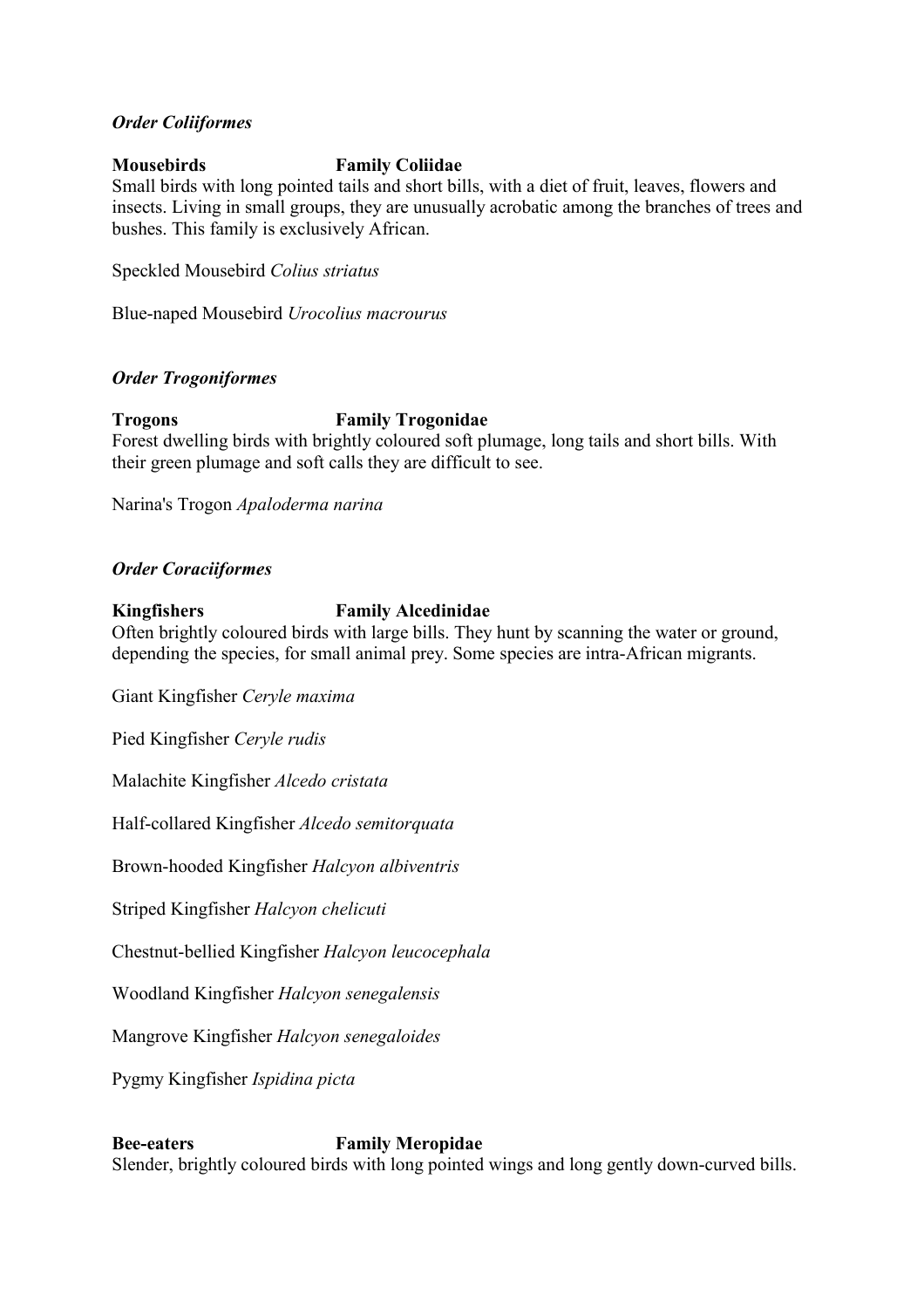They feed on insects caught on the wing. The nests are tunnels dug into the ground or earth banks, either alone or in dense colonies. Several species are long-distance migrants.

White-throated bee-eater *Merops albicollis*

Eurasian Bee-eater *Merops apiaster*

Bohm's Bee-eater *Merops boehmi*

White-fronted bee-eater *Merops bullockoides*

Swallow-tailed Bee-eater *Merops hirundineus*

Northern Carmine Bee-eater *Merops nubicus*

Blue-cheeked Bee-eater *Merops persicus*

Little Bee-eater *Merops pusillus*

Madagascar Bee-eater *Merops superciliosus*

## **Rollers Family Coraciidae**

Brightly coloured birds with harsh voices and strong bills. Their diet is mostly of small animals, taken either from the ground or in flight. The nests are normally in holes in trees or termitaria. Several species are long-distance migrants.

Lilac-breasted Roller *Coracias caudata*

Eurasian Roller *Coracias garrulus*

Rufous-crowned Roller *Coracias naevia*

Racquet-tailed Roller *Coracias spatulata*

Broad-billed Roller *Eurystomus glaucurus*

#### **Wood-hoopoes & Scimitarbills**

#### **Family Phoeniculidae**

Small slender birds with long tails and slender down-curved bills. The bills are used for probing tree bark and dead wood. Smaller species are solitary, larger ones live communally. This family is exclusively African.

Scimitarbill *Phoeniculus cyanomelas*

Green Wood Hoopoe *Phoeniculus purpureus*

**Hoopoe Family Upupidae**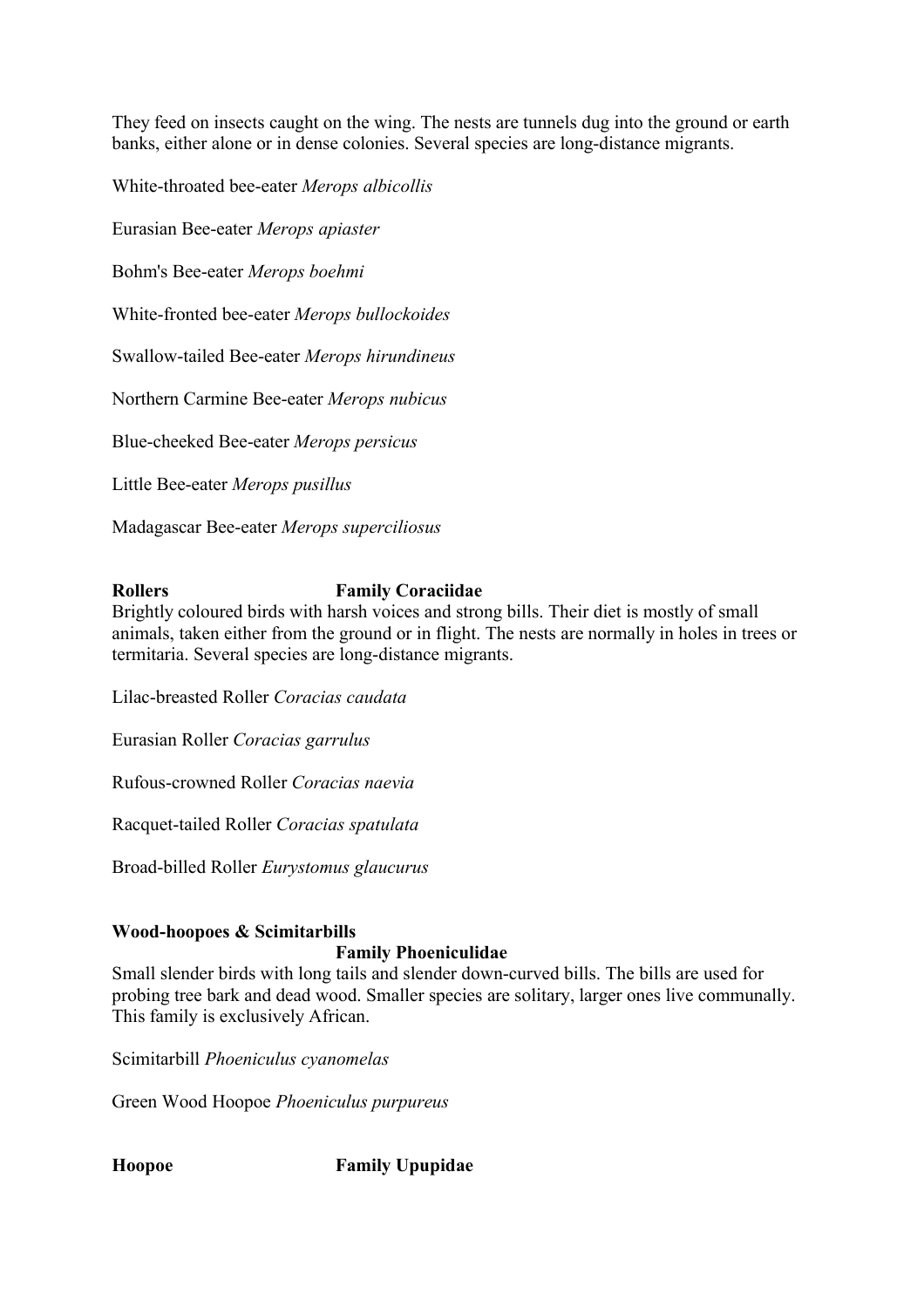Beautifully patterned slender birds with broad wings. The long down-curved bills are used for probing trees and soil for insects and other small prey.

### Hoopoe *Upupa africana*

## **Hornbills Family Bucerotidae**

Birds with stout down-curved bills, topped with a horny casque. They feed on animal prey or fruit, depending on the species. Unlike most birds they have large eyelashes. In most species the nest is a cavity into which the female is sealed by blocking the entrance with mud, leaving only a small slit through which the male feeds her.

Silvery-cheeked Hornbill *Bycanistes brevis*

Trumpeter Hornbill *Bycanistes bucinator*

Crowned Hornbill *Tockus alboterminatus*

Von der Decken's Hornbill *Tockus deckeni*

Red-billed Hornbill *Tockus erythrorhynchus*

Grey Hornbill *Tockus nasutus*

Pale-billed Hornbill *Tockus pallidirostris*

Ground Hornbill *Bucorvus cafer*

#### *Order Piciformes*

## **Barbets Family Capitonidae**

Compact birds with strong bills that they use for eating fruit or insect prey. Nests are cavities excavated in trees, termitaria or the ground. Some species have distinctive monotonous calls.

White-eared barbet *Buccanodon leucotis*

Whyte's Barbet *Buccanodon whytii*

Spotted-flanked Barbet *Lybius lacrymosus*

Brown-breasted Barbet *Lybius melanopterus*

Black-collared Barbet *Lybius torquatus*

Yellow-rumped Tinkerbird *Pogoniulus bilineatus*

Yellow-fronted Tinkerbird *Pogoniulus chrysoconus*

Green Tinkerbird *Pogoniulus simplex*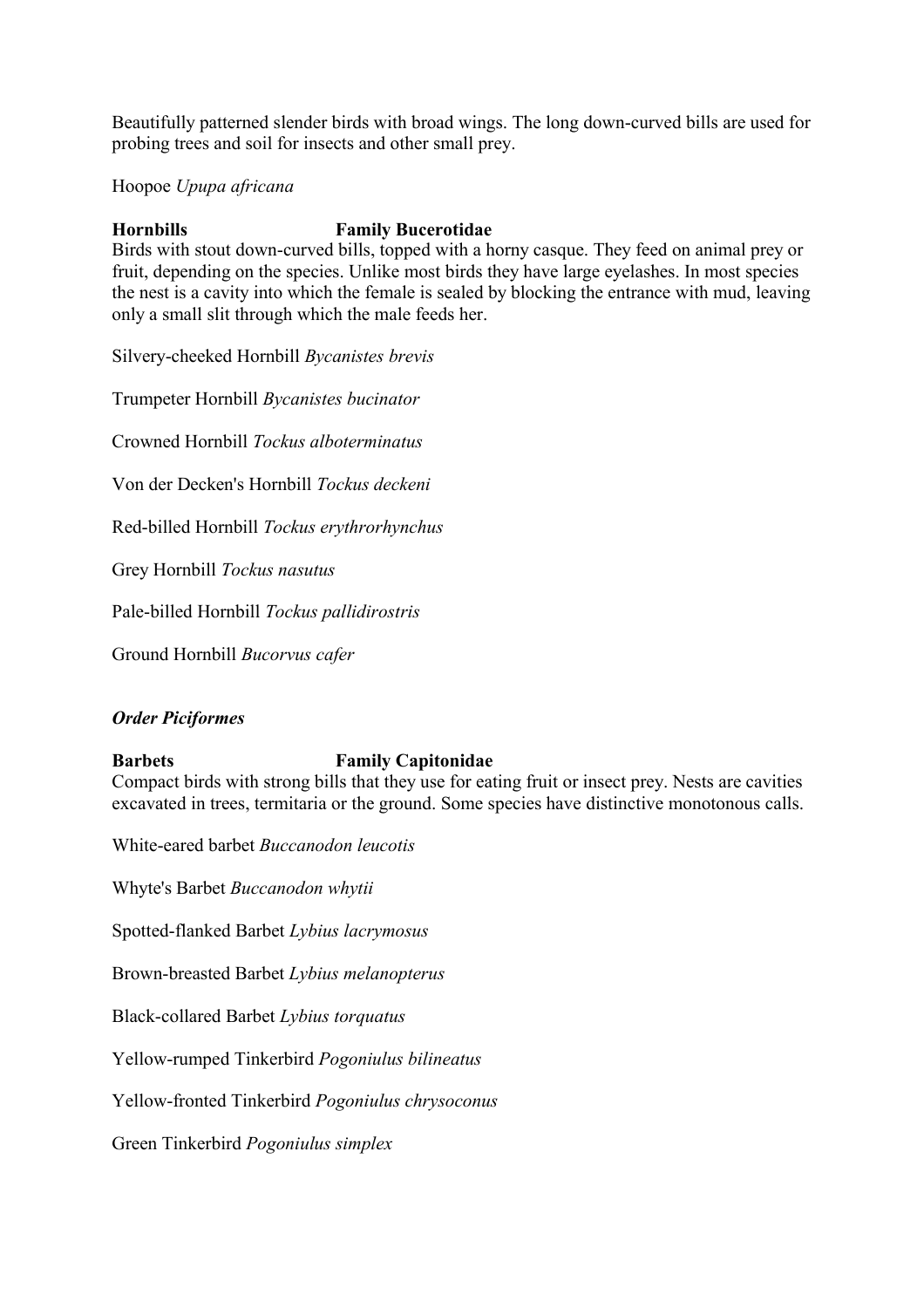Levaillant's Barbet *Trachyphonus vaillantii*

## **Honeyguides Family Indicatoridae**

Small insectivorous birds of forest and woodland that also eat beeswax. One species leads people and honey badgers to bees' nests which, when raided, provide wax and bee grubs to the bird. Honeyguides are brood parasites, laying their eggs in the nests of other birds. The eggs are incubated and the young reared by the foster parents.

Black-throated Honeyguide *Indicator indicator*

Lesser Honeyguide *Indicator minor*

Scaly-throated Honeyguide *Indicator variegatus*

## **Wrynecks & Woodpeckers**

#### **Family Picidae**

Birds specialised for excavating wood for insect prey and nest sites, using their exceptionally strong bills. Their tongues are unusually long and extensible, and are barbed for catching and drawing out their insect prey.

Red-throated Wryneck *Jynx ruficollis*

Golden-tailed Woodpecker *Campethera abingoni*

Bennett's Woodpecker *Campethera bennettii*

Little Spotted Woodpecker *Campethera cailliautii*

Nubian Woodpecker *Campethera nubica*

Cardinal Woodpecker *Dendropicos fuscescens*

Olive Woodpecker *Dendropicos griseocephalus*

Stierling's Woodpecker *Dendropicos stierlingi*

Bearded Woodpecker *Thripias namaquus*

*Order Passeriformes Perching or Song Birds*

## **Broadbills Family Eurylaimidae**

Small forest birds with broad flat bills. The species found in Selous has a strange that lends a particular atmosphere to the forests and thickets.

African Broadbill *Smithornis capensis*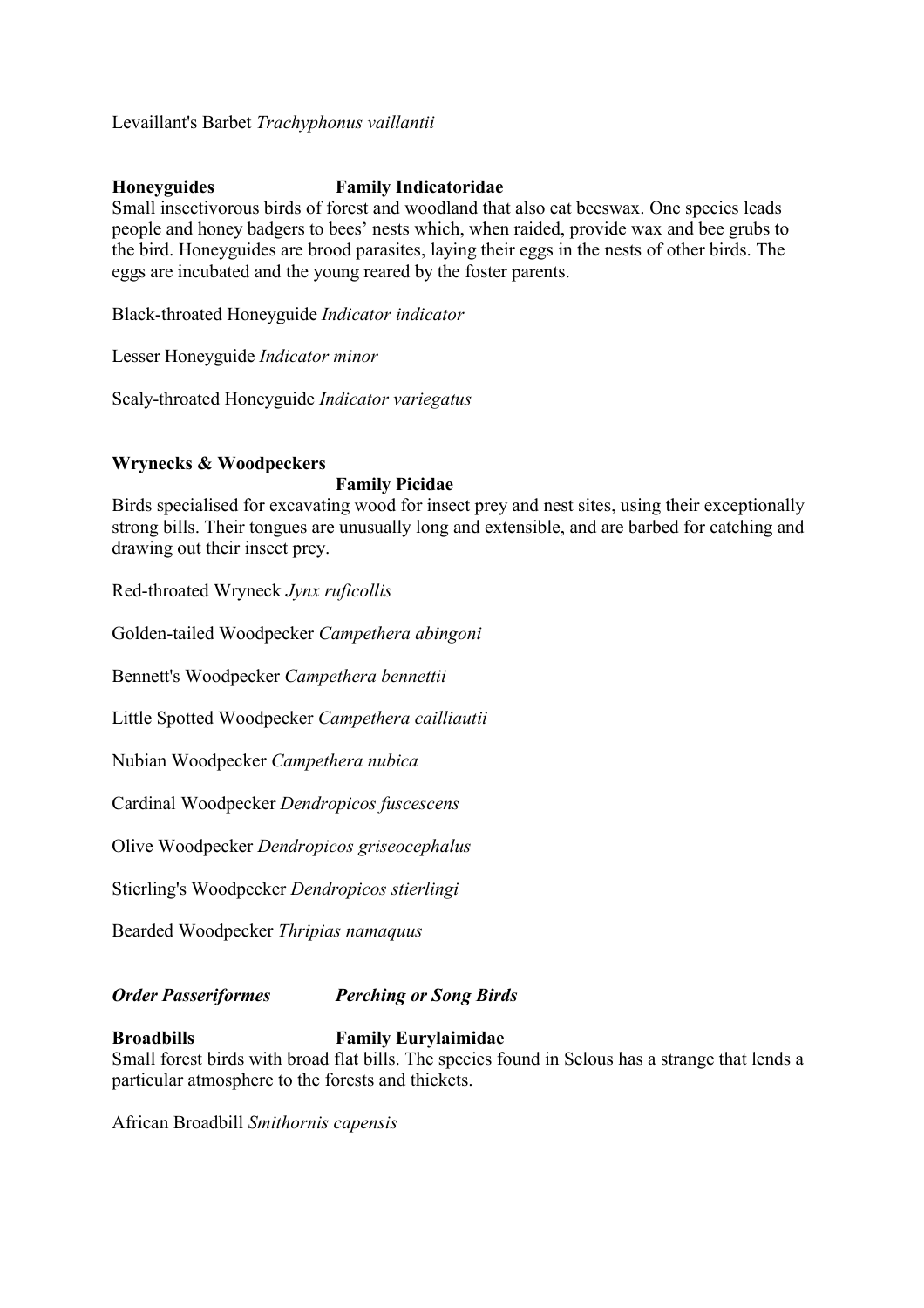## **Pittas Family Pittidae**

Brightly coloured birds of the forest floor. Most species of Pitta are found in Southeast Asia. The African species migrates north to Selous from southern Africa.

African Pitta *Pitta angolensis*

## **Larks Family Alaudidae**

Small brown or grey and white birds that live on the ground in grassland or other open habitats, their plumage blending with the background. Identification of species can be difficult and their characteristic songs are a considerable help in this respect.

Fischer's Sparrow Lark *Eremopterix leucopareia*

Rufous-naped Lark *Mirafra africana*

Dusky Bush Lark *Mirafra nigricans*

Flappet Lark *Mirafra rufocinnamomea*

## **Swallows & Martins Family Hirundinidae**

Small birds with long wings, long often forked tails, and short legs. They catch their insect prey on the wing and, consequently, spend much of their time in graceful flight. Nests are either made of mud or tunnelled into earth banks or flat ground.

House Martin *Delichon urbica* Striped Swallow *Hirundo abyssinica* Ethiopian Swallow *Hirundo aethiopica* Greater Striped Swallow *Hirundo cucullata* African Rock Martin *Hirundo fuligula* Grey-rumped Swallow *Hirundo griseopyga* Eurasian Swallow *Hirundo rustica* Mosque Swallow *Hirundo senegalensis* Wire-tailed Swallow *Hirundo smithii* Black Roughwing *Psalidoprocne holomelas* Eastern Saw-Wing *Psalidoprocne orientalis* African Sand Martin *Riparia paludicola*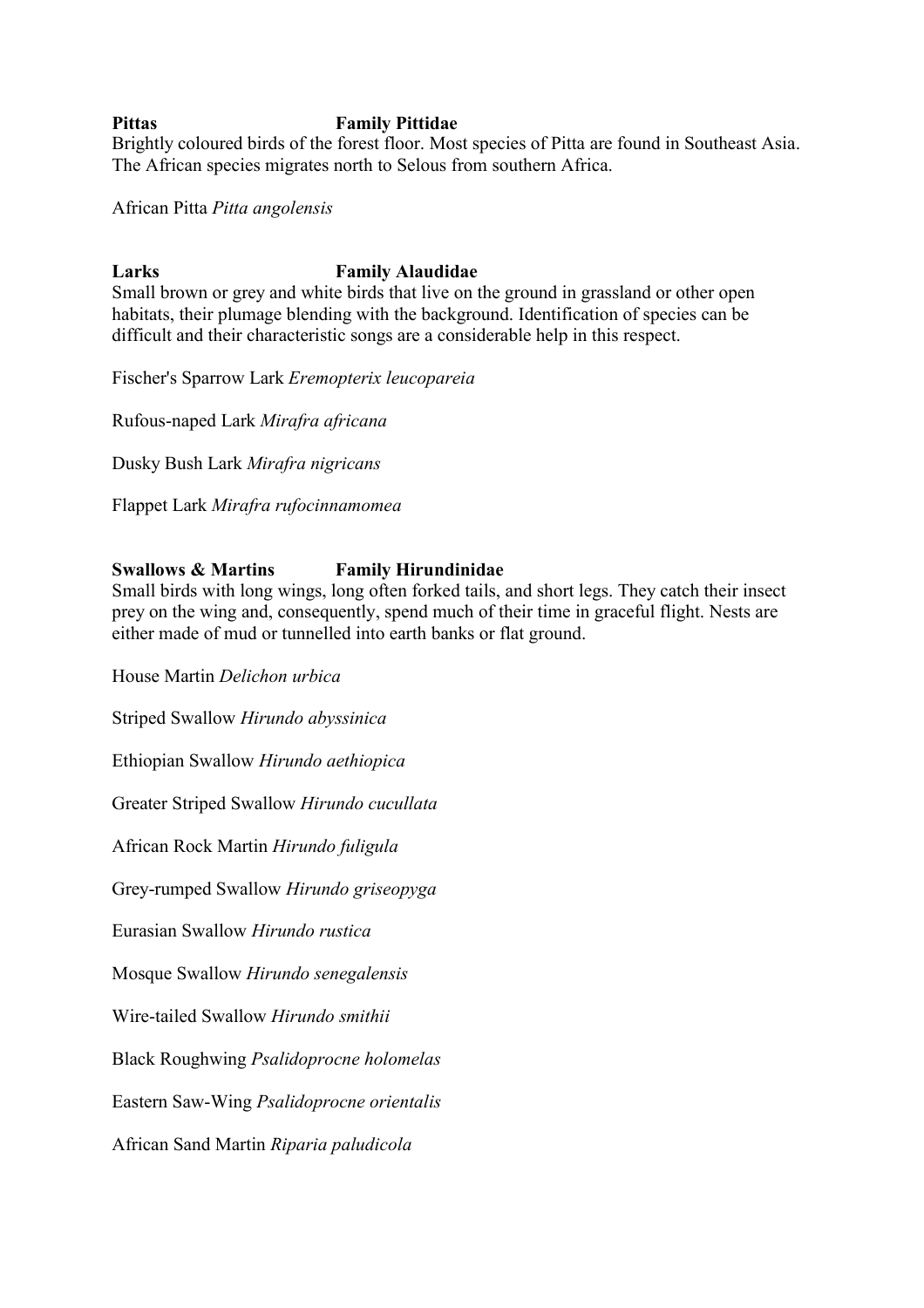Eurasian Sand Martin *Riparia riparia*

## **Pipits, Wagtails & Longclaws**

#### **Family Motacillidae**

Small ground-dwelling birds of grasslands, bushland, woodland and wetlands. Pipits and longclaws spend furtive lives among the herbage, while wagtails live more conspicuously in the open.

Little Tawny Pipit *Anthus caffer*

Richard's Pipit *Anthus novaeseelandiae*

Woodland Pipit *Anthus nyassa*

Buffy Pipit *Anthus vaaalensis*

Yellow-throated Longclaw *Macronyx croceus*

African Pied Wagtail *Motacilla aguimp*

Yellow Wagtail *Motacilla flava*

Golden Pipit *Tmetothylacus tenellus*

## **Cuckoo-shrikes Family Campephagidae**

Quiet unobtrusive birds of woodland or forest, feeding mostly on insects, notably caterpillars.

Black Cuckoo Shrike *Campephaga flava*

White-breasted Cuckoo Shrike *Coracina pectoralis*

## **Bulbuls Family Pycnonotidae**

Shy birds with nondescript undistinguished greenish or grey plumage, offering a challenge to identification. Most species live furtively in dense vegetation but many have loud calls.

Zanzibar Sombre Greenbul *Andropadus importunus*

Little Greenbul *Andropadus virens*

Yellow-bellied Greenbul *Chlorocichla flaviventris*

Nicator *Nicator chloris*

Grey-olive Greenbul *Phyllastrephus cerviniventris*

Tiny Greenbul *Phyllastrephus debilis*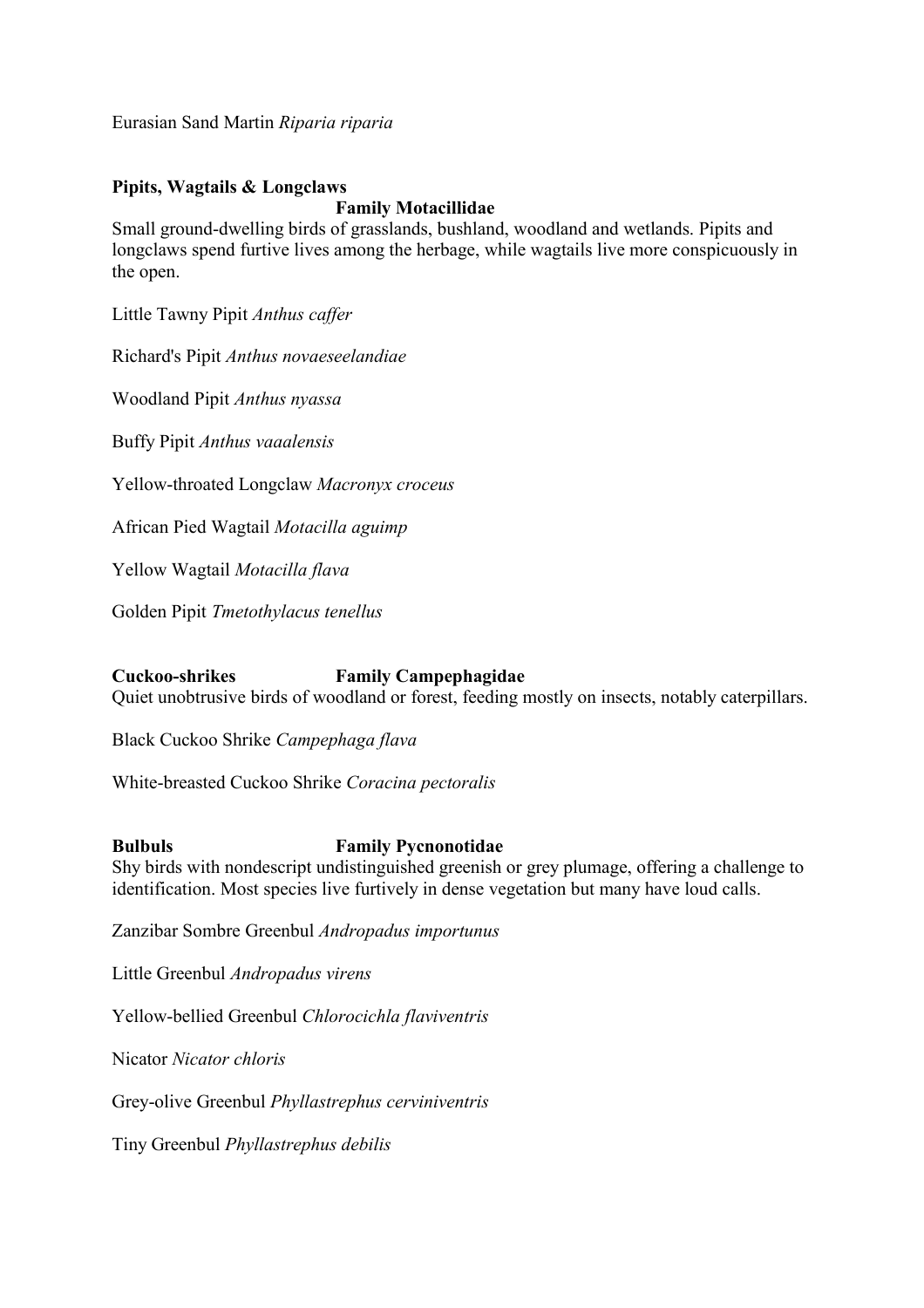Fischer's Greenbul *Phyllastrephus fischeri*

Yellow-streaked Greenbul *Phyllastrephus flavostriatus*

Northern Brownbul *Phyllastrephus strepitans*

Brownbul *Phyllastrephus terrestris*

Common Bulbul *Pycnonotus barbatus*

### **Thrushes & Chats Family Turdidae**

A varied group of small to medium sized birds. Some with strikingly coloured and patterned plumage. Depending on species, the choice of habitat varies from dense forest to open grassland. Some species are Palaearctic winter migrants.

White-chested Alethe *Alethe fulleborni*

Red-tailed Chat *Cercomela familiaris*

White-browed Scrub Robin *Cercotrichas leucophrys*

Eastern Bearded Scrub Robin *Cercotrichas quadrivirgata*

Miombo Bearded Scrub Robin *Cercotrichas barbata*

Morning Thrush *Cichladusa arquata*

Spotted Morning Thrush *Cichladusa guttata*

White-browed Robin Chat *Cossypha heuglini*

Red-capped Robin Chat *Cossypha natalensis*

Miombo Rock Thrush *Monticola angolensis*

Rock Thrush *Monticola saxatilis*

Red-tailed Ant Thrush *Neocossyphus rufus*

Northern Wheatear *Oenanthe oenanthe*

Capped Wheatear *Oenanthe pileata*

Pied Wheatear *Oenanthe pleschanka*

White-starred Forest Robin *Pogonocichla stellata*

White-headed Black Chat *Thamnolaea arnoti*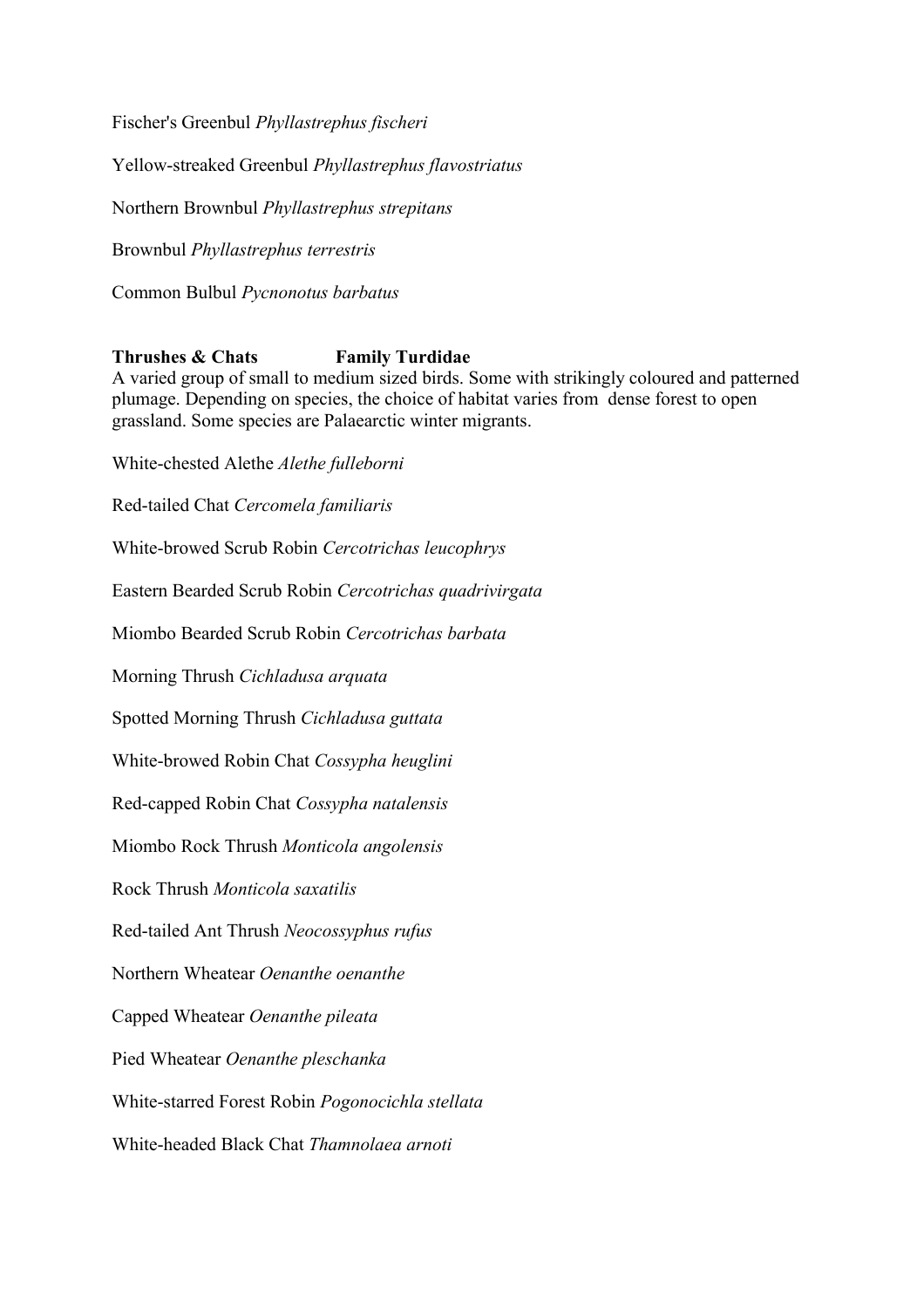Cliff Chat *Thamnolaea cinnamomeiventris*

Orange Ground Thrush *Turdus gurneyi*

Kurrichane Thrush *Turdus libonyanus*

## **Warblers Family Sylviidae**

A varied group of small insectivorous birds occupying a variety of habitats from grasslands to forest. Some species are Palaearctic migrants, and some are of skulking habit that makes observing them difficult. Several species offer a significant challenge to identification in the field.

Great Reed Warbler *Acrocephalus arundinaceus* African Reed Warbler *Acrocephalus baeticus* Sedge Warbler *Acrocephalus schoenobaenus* Yellow-breasted Apalis *Apalis flavida* Black-headed Apalis *Apalis melanocephala* Grey-backed Camaroptera *Camaroptera brachyura* Barred Wren warbler *Camaroptera steirlingi* Desert Cisticola *Cisticola aridula* Siffling Cisticola *Cisticola brachyptera* Singing Cisticola *Cisticola cantans* Rattling Cisticola *Cisticola chiniana* Red-faced Cisticola *Cisticola erythrops* Tabora Cisticola *Cisticola fulvicapilla* Winding Cisticola *Cisticola galactotes* Zitting Cisticola *Cisticola juncidis* Croaking Cisticola *Cisticola natalensis* Yellow-bellied *Eremomela icteropygialis* Green-capped Eremomela *Eremomela scotops* Red-winged Warbler *Heliolais erythroptera*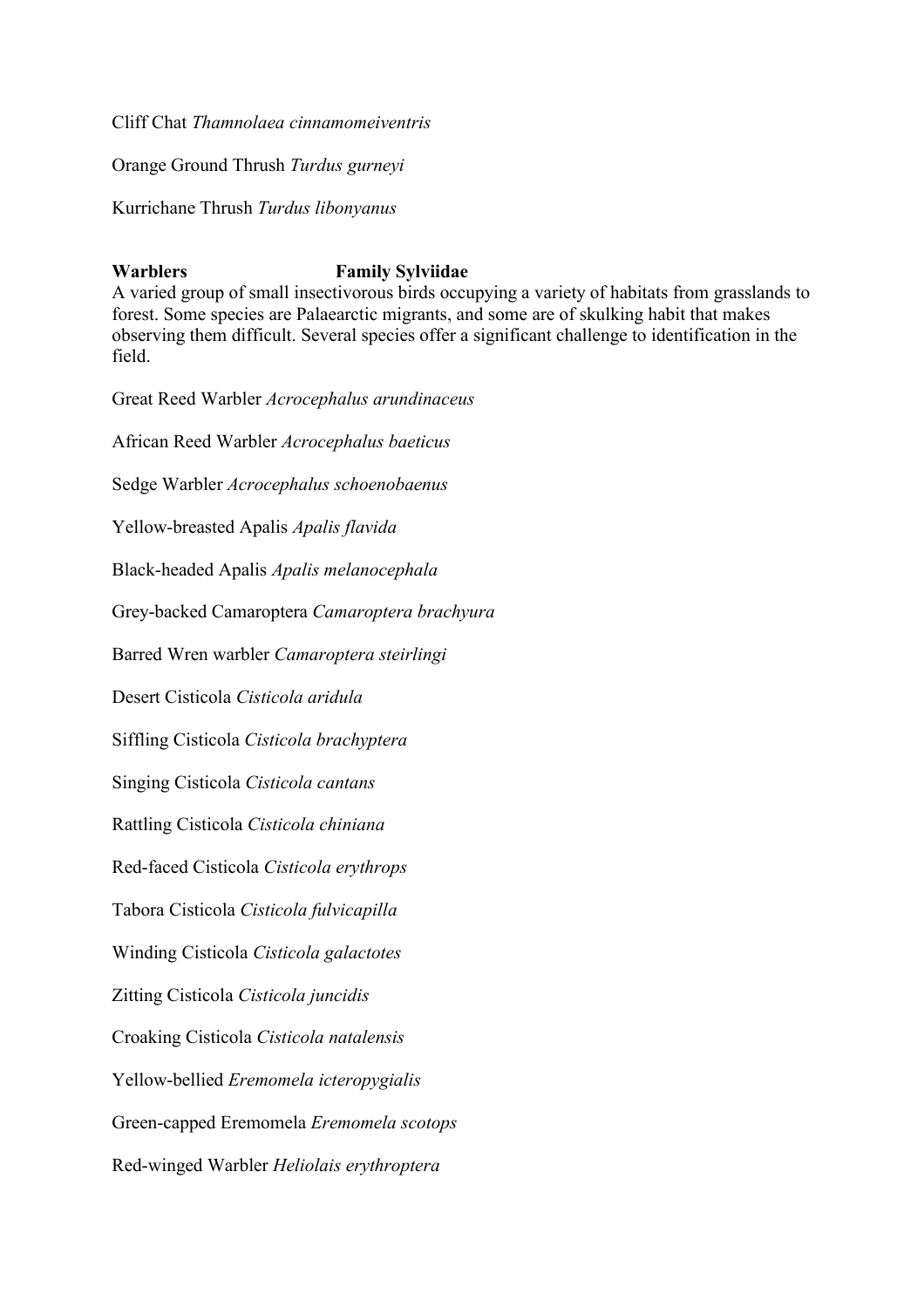Olivaceous Warbler *Hippolais pallida* Yellow-bellied Hyliota *Hyliota flavigaster* Kretschmer's Longbill *Macrosphenus kretschmeri* Willow Warbler *Phylloscopus trochilus* Tawny-flanked Prinia *Prinia subflava* Moustached Warbler *Sphenoeacus mentalis* Garden Warbler *Sylvia borin* Whitethroat *Sylvia communis* Barred Warbler *Sylvia nisoria* Red-faced Crombec *Sylvietta whytii*

## **Flycatchers Family Muscicapidae**

Small birds of woodland and forest with, in most species, undistinguished plumage. The bills are rather broad and flat and used for catching insects in flight or on the ground. Some species are Palaearctic migrants.

Pale Flycatcher *Bradornis pallidus*

White-eyed Slaty Flycatcher *Melaenornis fischeri*

Southern Black Flycatcher *Melaenornis pammelaina*

Ashy Flycatcher *Muscicapa caerulescens*

Spotted Flycatcher *Muscicapa striata*

Lead-coloured Flycatcher *Myioparus plumbeus*

## **Batises & Wattle-eyes**

## **Family Platysteiridae**

Small strikingly marked flycatcher-like birds of woodland and forest. They are notable for making whirring or clicking sounds with their wings in flight.

Black-headed Batis *Batis minor*

Forest Batis *Batis mixta*

East Coast *Batis soror*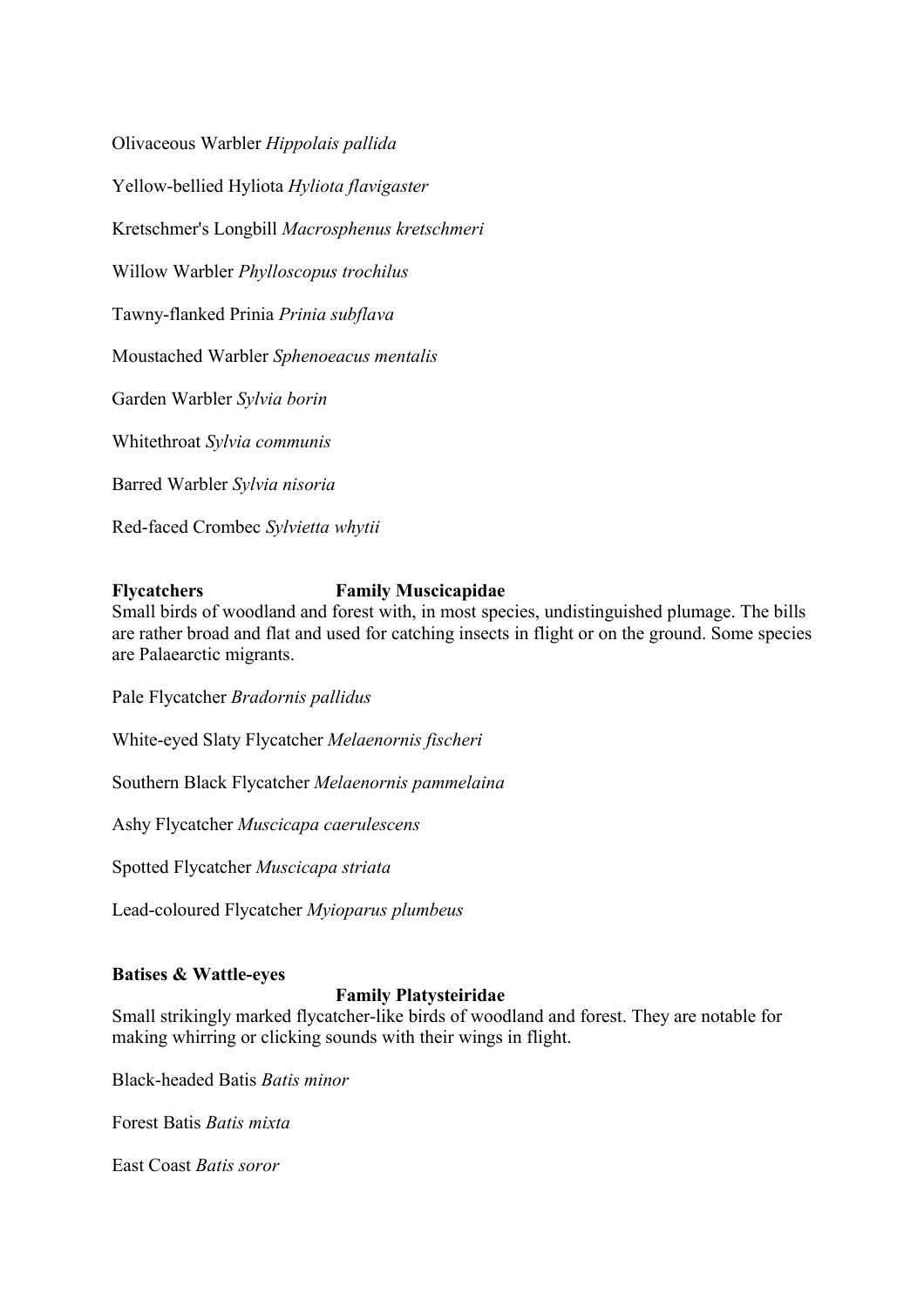Black and White Flycatcher *Bias musicus*

Black-throated Wattleye *Platysteira peltata*

## **Monarch Flycatchers**

### **Family Monarchidae**

Flycatcher-like birds of forest and woodland. They glean insects from foliage and also catch them in flight and are conspicuous wherever they occur.

Livingstone's Flycatcher *Erythrocercus livingstonei*

Paradise Flycatcher *Terpsiphone viridis*

Blue-mantled Crested Flycatcher *Trochocercus cyanomelas*

### **Babblers & Chatterers**

## **Family Timaliidae**

Brown plumaged birds living in noisy social groups in woodland and thickets.

Arrow-marked Babbler *Turdoides jardineii*

Rufous Chatterer *Turdoides rubiginosus*

## **Tits Family Paridae**

Small compact acrobatic birds of woodlands with short bills used for gleaning insects from vegetation. Their plumage is strikingly patterned and they nest in tree cavities.

Black Tit *Parus leucomelas*

Rufous-bellied Tit *Parus rufiventris*

## **Penduline Tits Family Remizidae**

Tiny insectivorous birds of woodland. Notable for constructing bag-like nests of felt from plant down. The nest has a false entrance that confuses potential predators.

African Penduline Tit *Remiz caroli*

## **Creepers Family Certhiidae**

Small arboreal birds with slender downcurved bills that habitually cling to the bark of trees. The single species in Selous is uncommon and inconspicuous.

Spotted Creeper *Salpornis spilonota*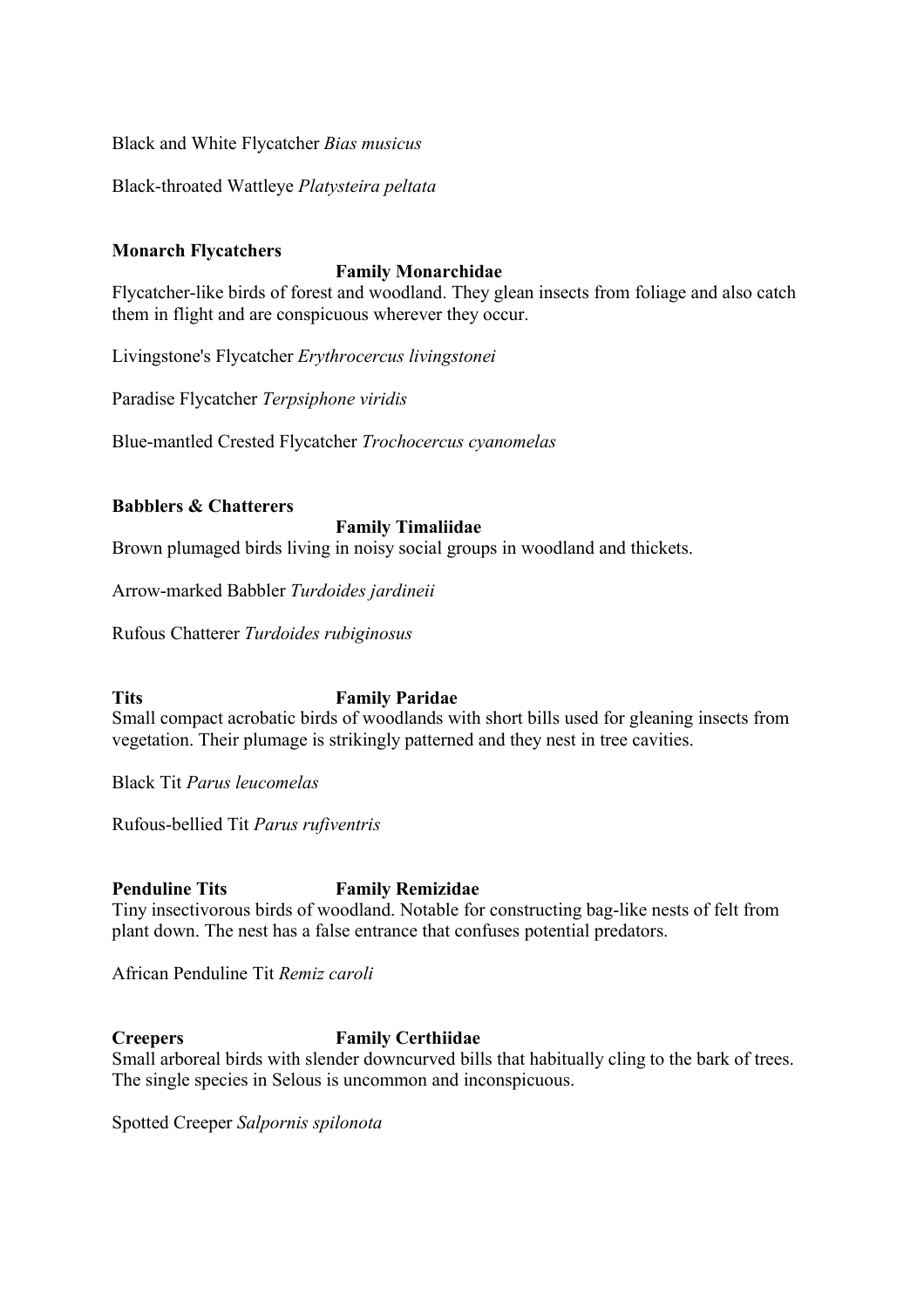## **Sunbirds Family Nectariniidae**

Small birds with fine bills typically adapted to feeding on the nectar of flowers, or on small insects. The plumage of most species is beautifully iridescent in the males. They occupy all wooded and forested habitats.

Collared Sunbird *Anthreptes collaris*

Violet-backed Sunbird *Anthreptes longuemarei*

Uluguru Violet-backed Sunbird *Anthreptes neglectus*

Amethyst Sunbird *Nectarinia amethystina*

Little Purple-banded Sunbird *Nectarinia bifasciata*

Mariqua Sunbird *Nectarinia mariquensis*

Olive Sunbird *Nectarinia olivacea*

Scarlet-chested Sunbird *Nectarinia senegalensis*

Shelley's Double-collared Sunbird *Nectarinia shelleyi*

Variable Sunbird *Nectarinia venusta*

## **White-eyes Family Zosteropidae**

Small gregarious birds of woodlands, with distinctive white eyerings. Their brush-like tongues allow them to drink nectar from flowers but they also eat insects and fruits. Their taxonomy is still under discussion.

Yellow Whiteye *Zosterops senegalensis*

#### **Oriolidae Family Oriolidae**

Birds of woodland and forest where they inhabit the canopy. Curiously, their striking plumage helps to camouflage them from view and it is often only their conspicuous calls that indicate their presence.

African Golden Oriole *Oriolus auratus*

Green-headed Oriole *Oriolus chlorocephalus*

Black-headed Oriole *Oriolus larvatus*

Golden Oriole *Oriolus oriolus*

## **Shrikes Family Laniidae**

Large-headed predatory birds of open habitats, with short hooked bills somewhat like those of hawks. Several species are Palaearctic migrants.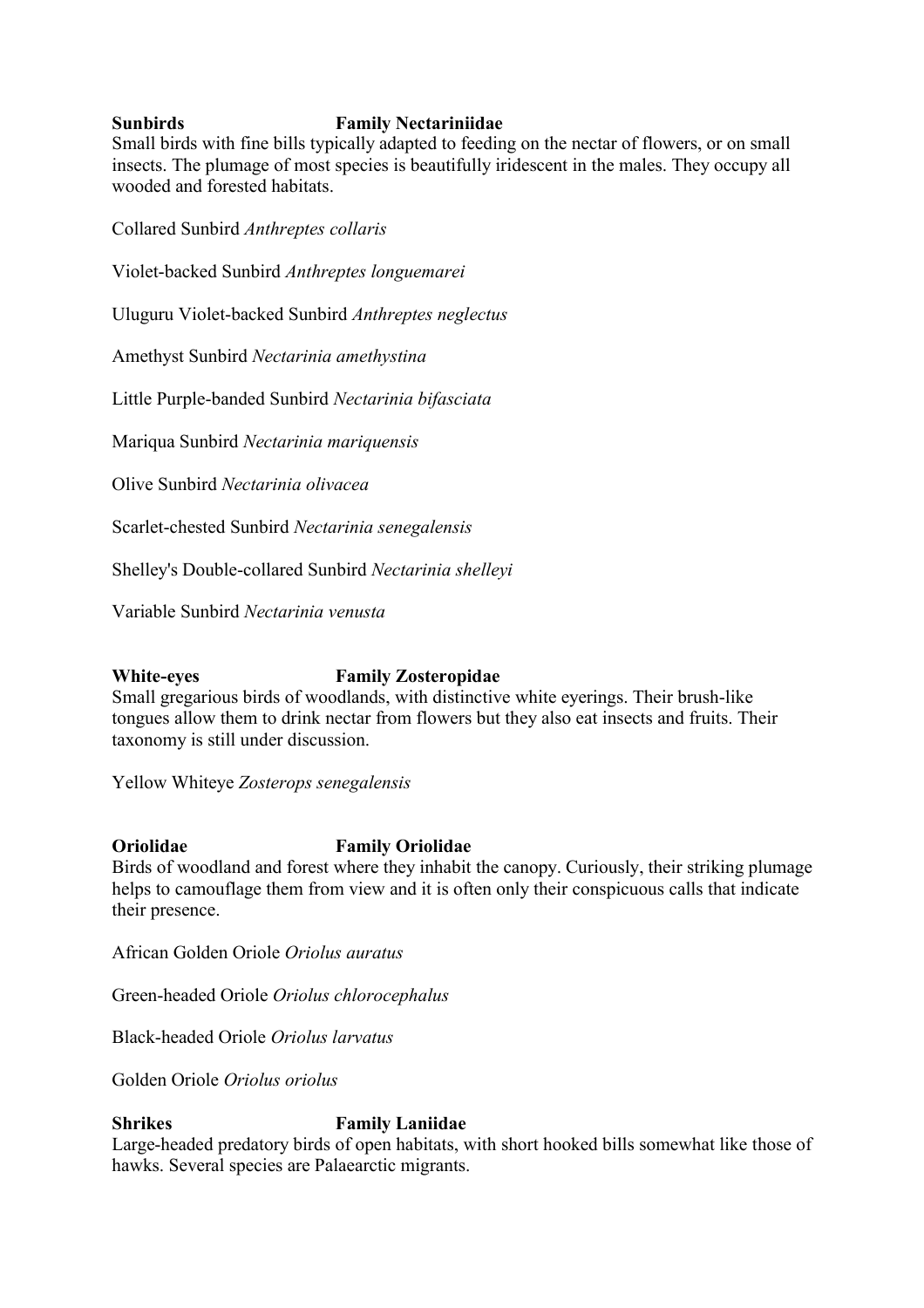Long-tailed Fiscal *Lanius cabanisi* Common Fiscal *Lanius collaris* Red-backed Shrike *Lanius collurio* Red-tailed Shrike *Lanius isabellinus* Lesser Grey Shrike *Lanius minor*

Magpie Shrike *Urolestes melanoleucus*

## **Bush-shrikes Family Malaconotidae**

Insectivorous and predatory birds occupying dense vegetation, often in woodland or forest. Plumage and calls are often striking. Furtive habits in dense vegetation make some species difficult to observe. The family is endemic to Africa.

Black-backed Puffback *Dryoscopus cubla*

Tropical Boubou *Laniarius ferrugineus*

Grey-headed Bush Shrike *Malaconotus blanchoti*

Black-fronted Bush Shrike *Malaconotus multicolor*

Four-coloured Bush Shrike *Malaconotus quadricolor*

Sulphur-breasted Bush Shrike *Malaconotus sulphureopectus*

Brubru *Nilaus afer*

Brown-headed Tchagra *Tchagra australis*

Marsh Tchagra *Tchagra minuta*

Black-headed Tchagra *Tchagra senegala*

#### **Helmet-shrikes Family Prionopidae**

Gregarious forest and woodland birds living in tight-knit noisy and active groups. The head typically bears a bunch of fine plumes.

Helmet Shrike *Prionops plumata*

Retz's Helmet Shrike *Prionops retzii*

Chestnut-fronted Helmet Shrike *Prionops scopifrons*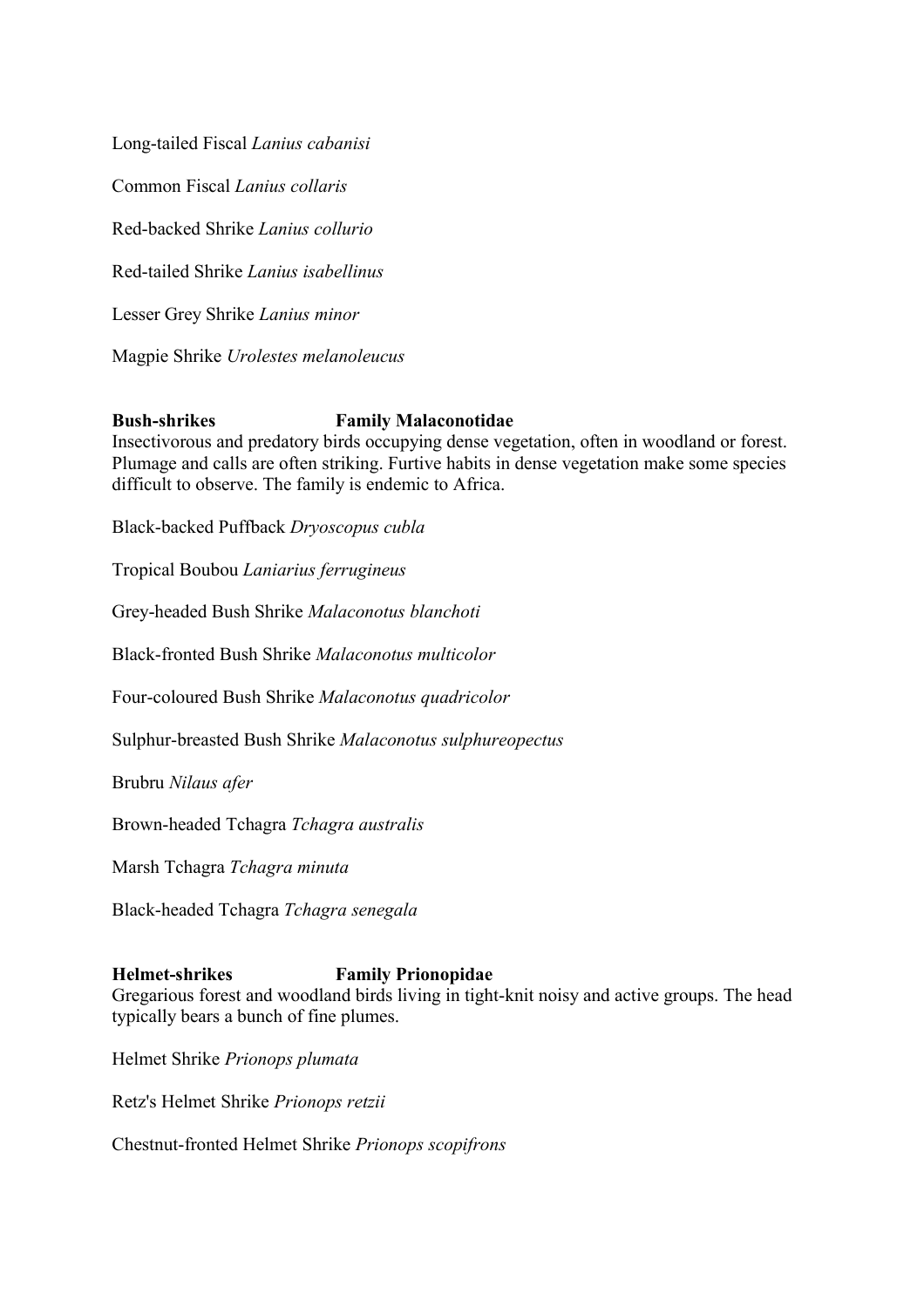## **Drongos Family Dicruridae**

Noisy birds of woodland and forest, with irridescent black plumage. They are noted for habitually mobbing and chasing large predatory birds that pass through their territories.

Drongo *Dicrurus adsimilis*

Square-tailed Drongo *Dicrurus ludwigii*

#### **Crows & Ravens Family Corvidae**

The largest of the Passerines. Mostly black, or black and white, plumage and with predatory habits. Many species are very adaptable and exceptionally intelligent and are able to live close to human habitation where they subsist on waste.

White-necked Raven *Corvus albicollis*

Pied Crow *Corvus albus*

Indian House Crow *Corvus splendens*

#### **Starlings & Oxpeckers**

#### **Family Sturnidae**

A large group with varied (often iridescent) plumage and occupying all types of habitat from open grassland to dense forest. Most have a varied diet including both insects and fruits. The oxpeckers are unusual in being dependant on large herbivorous mammals from which they glean ticks.

Violet-backed Starling *Cinnyricinclus leucogaster*

Wattled Starling *Creatophora cinerea*

Blue-eared Glossy Starling *Lamprotornis chalybeus*

Lesser Blue-eared Glossy Starling *Lamprotornis chloropterus*

Black-breasted Glossy Starling *Lamprotornis corruscus*

Yellow-billed Oxpecker *Buphagus africanus*

Red-billed Oxpecker *Buphagus eryrthrorhynchus*

#### **Sparrows & Petronias**

## **Family Passeridae**

Small birds with unobtrusive plumage, living in open habitats, and with conical bills adapted to feeding on grass seeds.

Southern Grey-headed Sparrow *Passer diffusus*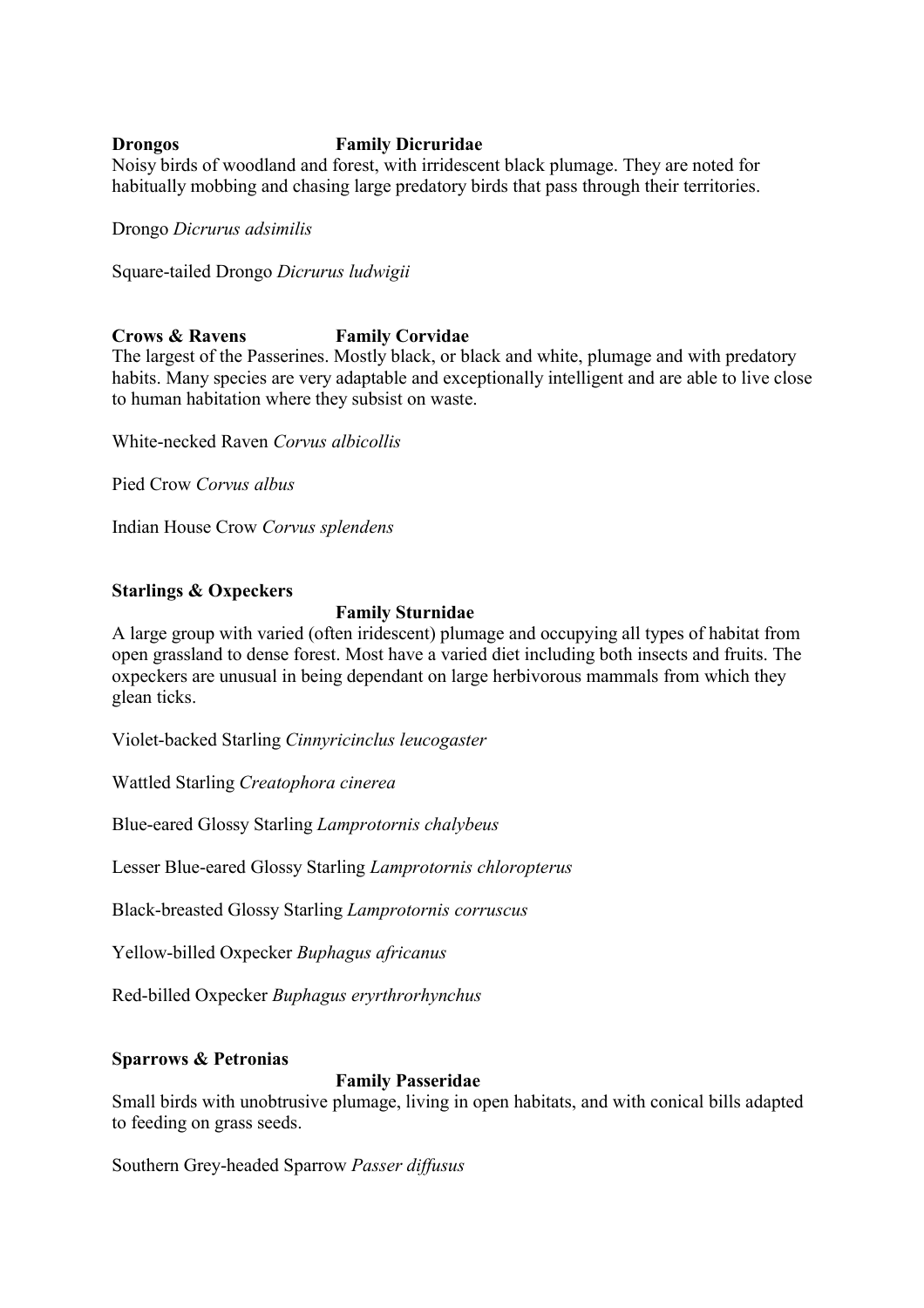Grey-headed Sparrow *Passer griseus*

Yellow-throated Petronia *Petronia superciliaris*

## **Weavers Family Ploceidae**

A large group of species inhabiting diverse habitats from grassland to forest. Like the sparrows, many species are adapted to feeding on grass seeds. They weave beautiful spherical nests of grass and many species are colonial.

Grosbeak Weaver *Amblyospiza albifrons* Red-headed Weaver *Anaplectes rubriceps* Parasitic Weaver *Anomalospiza imberbis* White-winged Widowbird *Euplectes albonotatus* Red-naped Widowbird *Euplectes ardens* Fan-tailed Widowbird *Euplectes axillaris* Yellow Bishop *Euplectes capensis* Black-winged Red Bishop *Euplectes hordeaceus* Zanzibar Red Bishop *Euplectes nigroventris* Dark-backed Weaver *Ploceus bicolor* Black-headed Weaver *Ploceus cucullatus* Masked Weaver *Ploceus intermedius* Spectacled Weaver *Ploceus ocularis* Olive-headed Golden Weaver *Ploceus olivaceiceps* Golden Weaver *Ploceus subaureus* Vitelline Masked Weaver *Ploceus velatus* Red-headed Quelea *Quelea erythrops* Red-billed Quelea *Quelea quelea* Red-billed Buffalo Weaver *Bubalornis niger* White-browed Sparrow Weaver *Plocepasser mahali*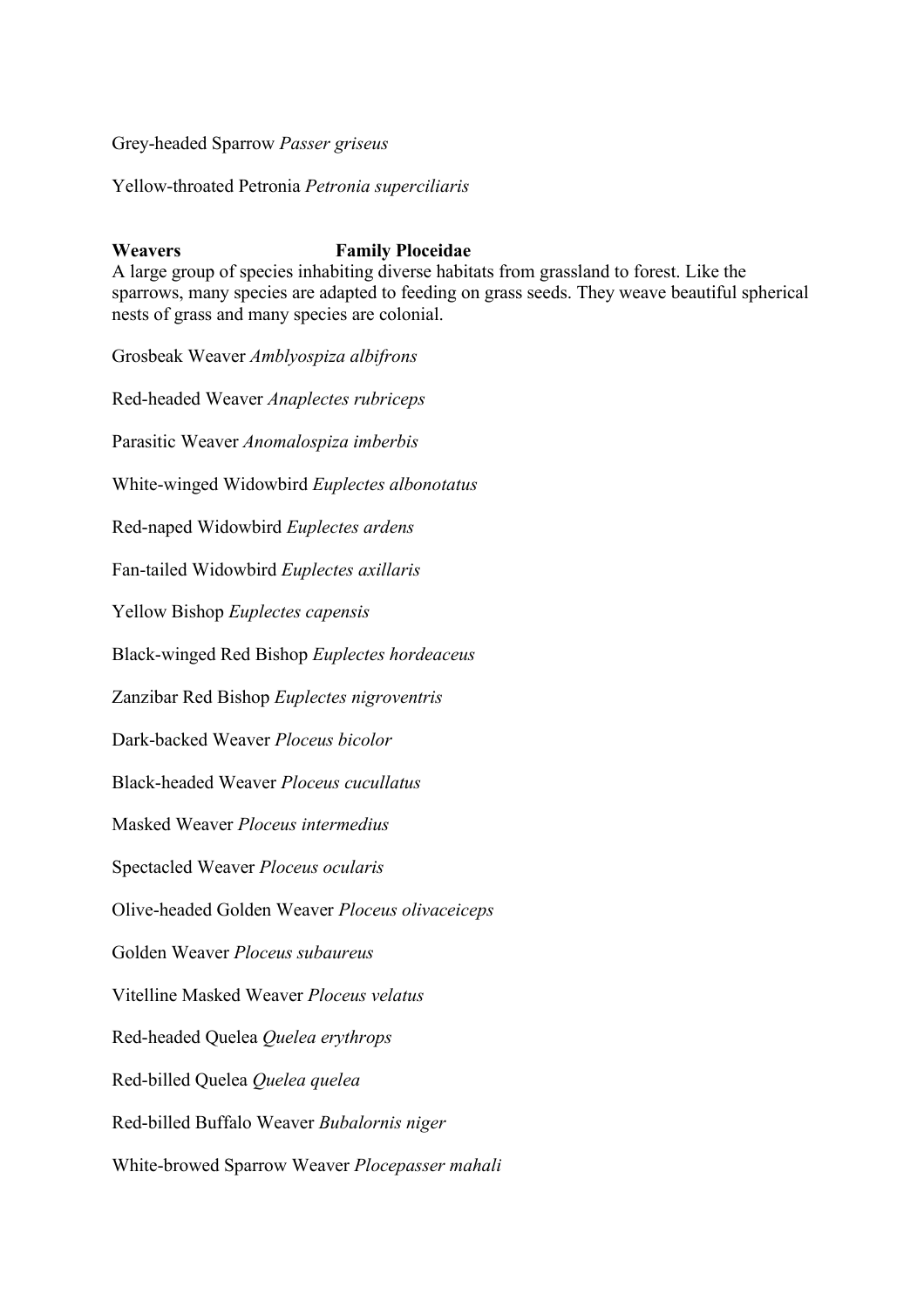### **Waxbills & Mannikins Family Estrildidae**

Very small birds, adapted to feeding on seeds, and found in most habitats from grassland to forest. The species of whydahs and indigo birds are brood parasites of other species in this family.

Zebra waxbill Amandava subflava

Waxbill *Estrilda astrild*

Lavender Waxbill *Estrilda perreini* Peter's Twinspot *Hypargos niveoguttatus* African Firefinch *Lagonosticta rubricata* Red-billed Firefinch *Lagonosticta senegala* Lesser Seed-cracker *Pyrenestes minor* Orange-winged Pytilia *Pytilia afra* Green-winged Pytilia *Pytilia melba* Cordon Bleu *Uraeginthus angolensis* Black and White Mannikin *Lonchura bicolor* Bronze Mannikin *Lonchura cucullata* Magpie Mannikin *Lonchura fringilloides* Quail Finch *Ortygospiza atricollis*

## **Whydahs, Indigobirds Family Viduidae**

Red-billed Firefinch Indigobird *Hypochera chalybeata*

African Firefinch Indigobird *Hypochera funerea*

Pin-tailed Whydah *Vidua macroura*

Broad-tailed Paradise Whydah *Vidua obtusa*

Paradise Whydah *Vidua paradisaea*

**Seedeaters & Canaries**

**Family Fringillidae**